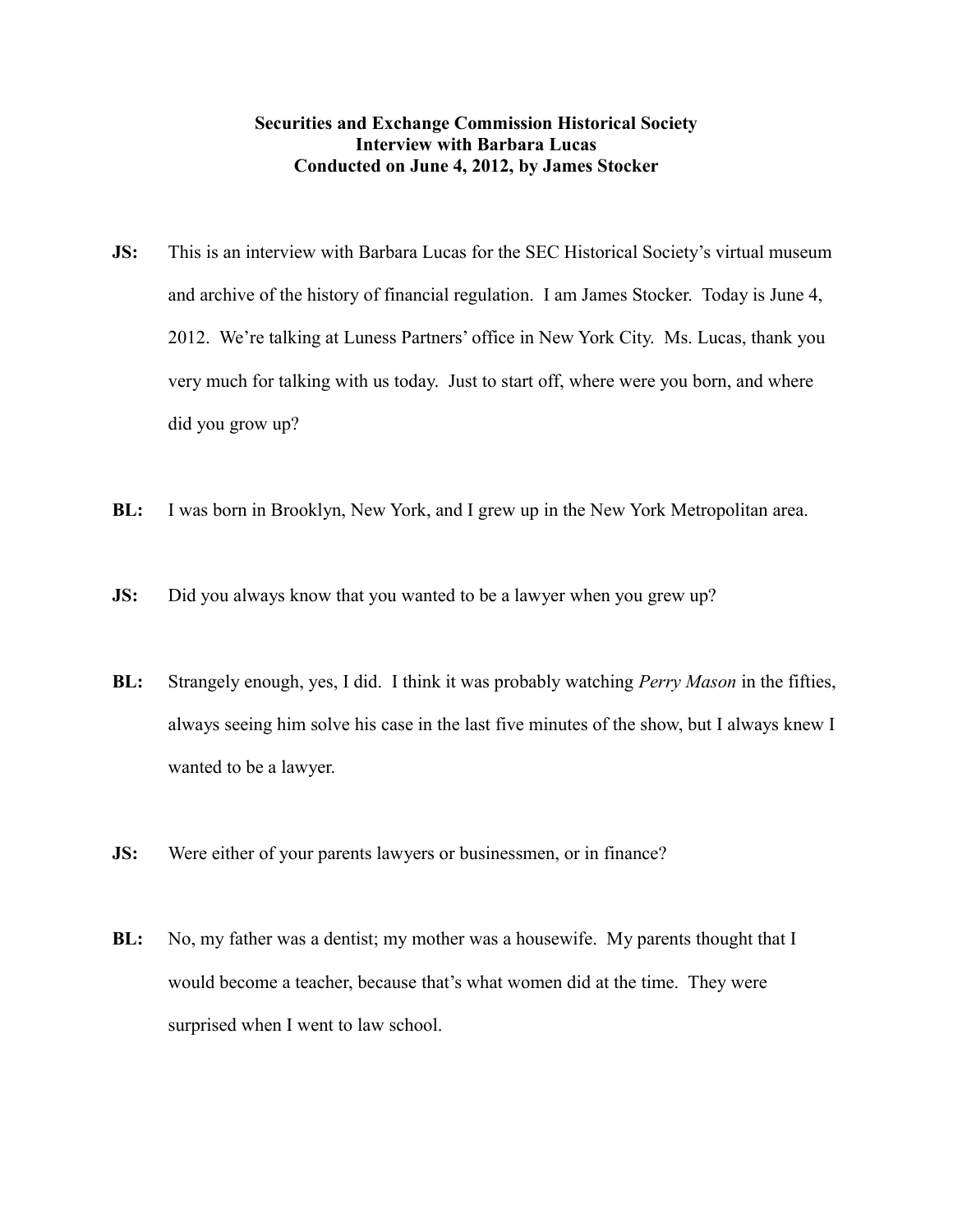- **JS:** Where did you go to college?
- **BL:** I went to Cornell University.
- **JS:** What did you study there?
- **BL:** I was an English major and a government minor.
- **JS:** But you were already thinking about studying law?
- **BL:** Yes.
- **JS:** Did you have a specialty in mind? Did you imagine that you'd be working on finance and securities issues?
- **BL:** I thought I was going to save the world. It was the sixties. I never imagined myself representing big corporations or being involved in finance.
- **JS:** Where did you go to law school?
- **BL:** I went to American University.
- **JS:** In Washington, DC?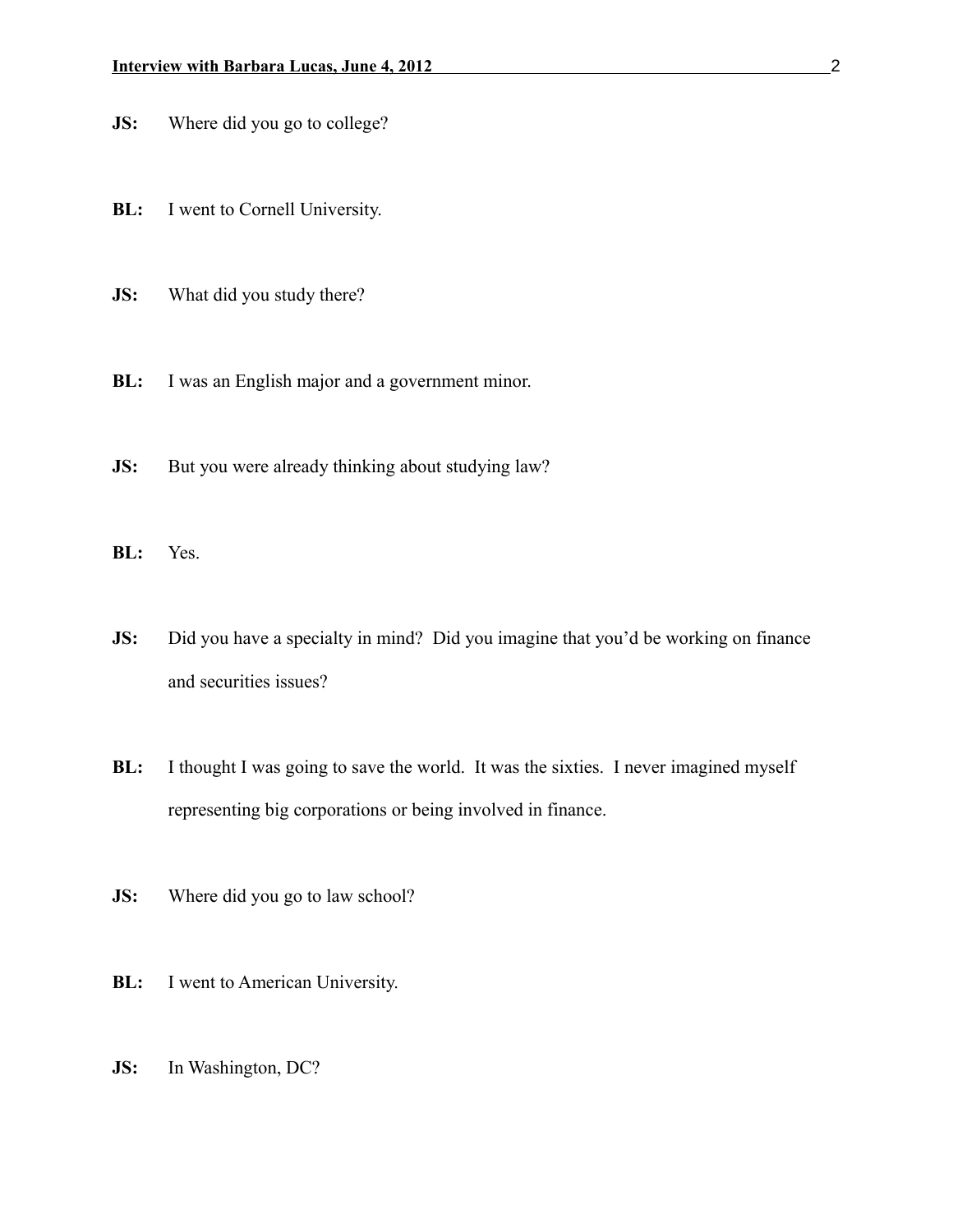## **BL:** Yes.

- **JS:** While you were there, did you take courses that specialized in securities law?
- **BL:** Never. (Laughter.) I took all of the clinical programs, volunteering in prisons, and helping tenants in landlord-tenant court. I had no understanding whatsoever of business or finance and, at the time, no interest in it.
- **JS:** Did you have any law professors that maybe influenced your career path?
- **BL:** It was completely haphazard.
- **JS:** As it is for a lot of people, I guess. Tell me how you got from law school to the SEC?
- **BL:** When I finished law school, my first job was clerking for an appellate judge on the DC Court of Appeals and, of course, by definition, that's a temporary job. You do that for a little over a year. As I came to the end of the clerkship, I really had no concept of what I wanted to do. But I still believed that I wanted to save the world.

A friend of mine who had clerked for a judge on the same court had joined the SEC. He called me one day and he said, "I've made an appointment for you; you have an interview next Wednesday morning. Be there at 10:00. They just lifted a hiring freeze and you've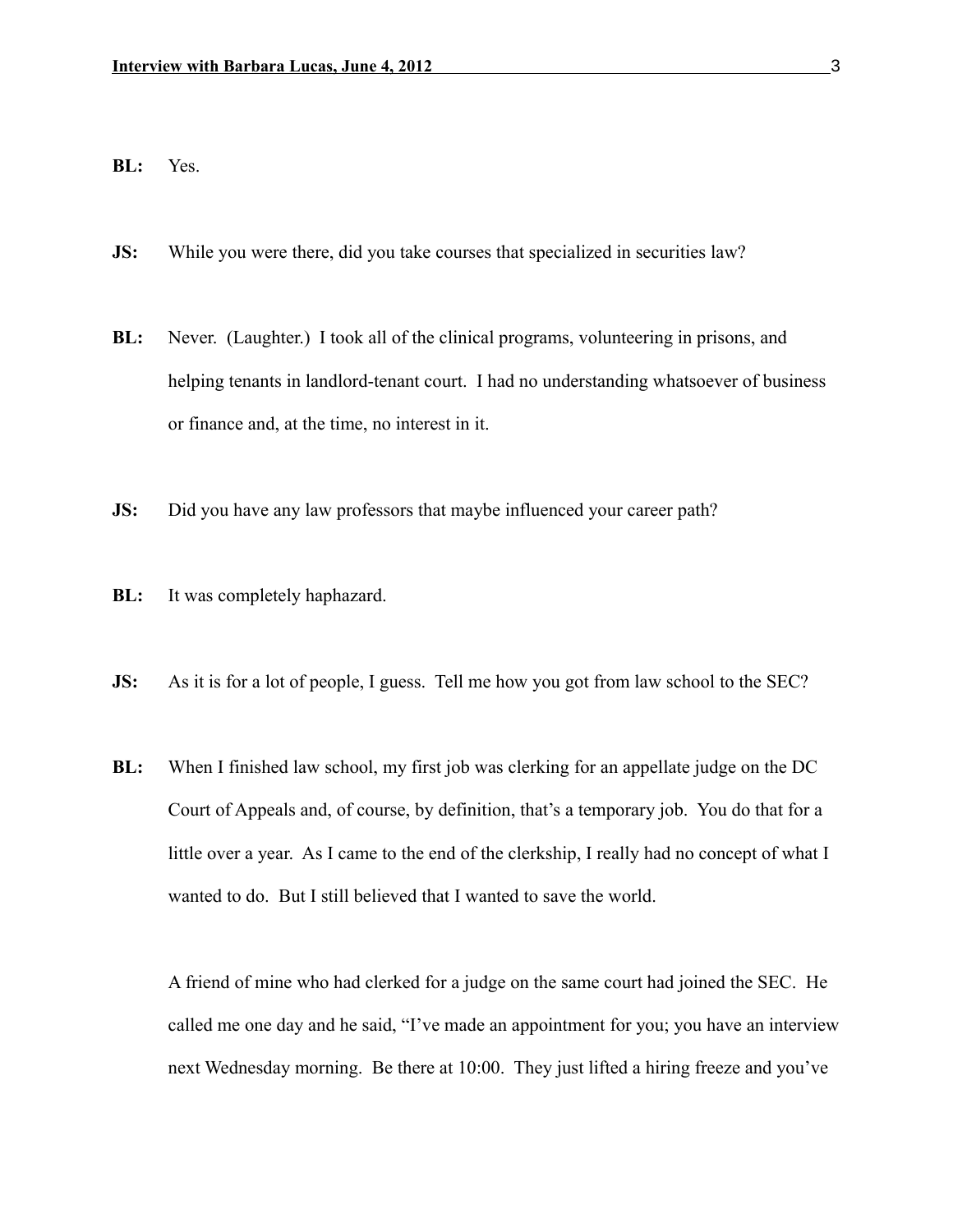got to be there." I said, "I don't know what you're talking about. I don't even know what this agency does."

We had lunch. He gave me the five-minute overview. I walked into the Commission, and I interviewed with Alan Levenson, who was the director of the Division of Corporation Finance. For no particular reason, other than fate, I guess, he hired me that day. When he did, he looked me in the eye and he said, "I'm hiring you, and I want you to come here, and I want you to be a star." I said, "Oh, my goodness. Alan wants me to come here, and he wants me to be a star. I've got to do it." That was how I got there.

- **JS:** What year was that?
- **BL:** That was 1973.
- **JS:** Just to go back quickly to ask you about your experience in the appellate court in DC. That must have been a very interesting time to be working in the court in DC.
- **BL:** It was a wonderful time to be working in a court. First of all, being in an appellate court is a wonderful education, because any decent appeal can be decided either way. The judge I worked for would participate in the panel of judges deciding a case after the oral arguments, but she would never tell me what the panel had decided. So my job was to go off and draft an opinion without the benefit of knowing what the court had decided. It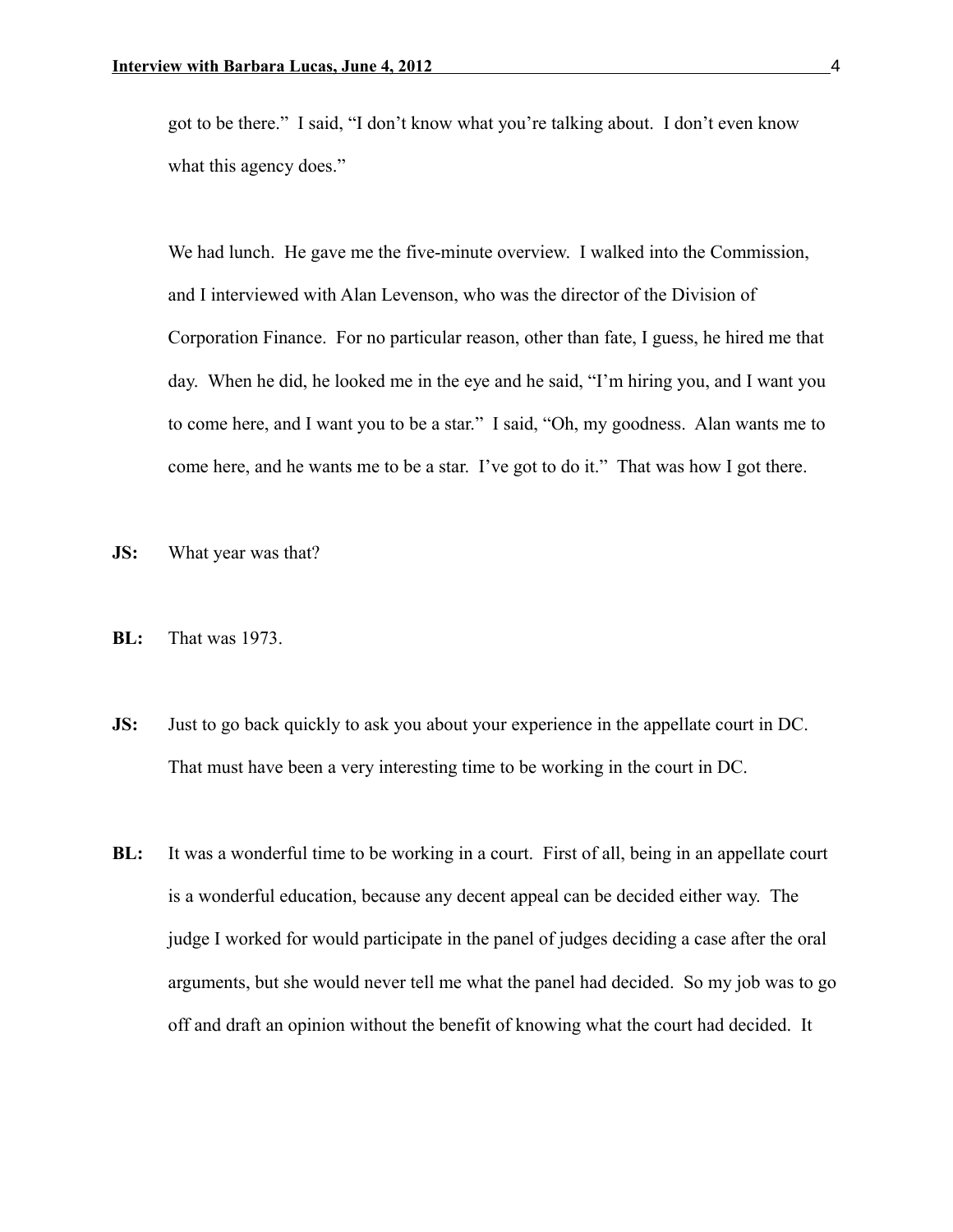was a wonderful way – it was a very luxurious way to study the law and to see how courts worked.

It was also the era of public demonstrations. We had a lot of cases coming out of the mass arrests in the District of Columbia – people wanting to have their records expunged, people challenging the constitutionality of the process by which they had been held in the baseball stadium for days on end. One day, the judge called me to come stand and look out the window with her, and we saw the Watergate defendants who were being taken to their arraignment. It was a very charged political time and a very wonderful experience for a young lawyer.

- **JS:** Just to get back to the SEC now. You started in the Division of CorpFin. What was your introduction to that like? Was there any training or did they just throw you on cases?
- **BL:** They just threw me in. I was in the branch that reviewed real estate tax shelters, which were very big at that time, and which were offered by people who thought they were in the real estate business and not in the securities business. There were a lot of conflicts with our issuers. There were a lot of offerings that wound up being referred to Enforcement. It was an interesting way to learn about the limits of disclosure versus merit regulation.

It was an interesting way to see how the division operated when it didn't like what was being proposed to be offered to the public. In terms of training, none; I learned on the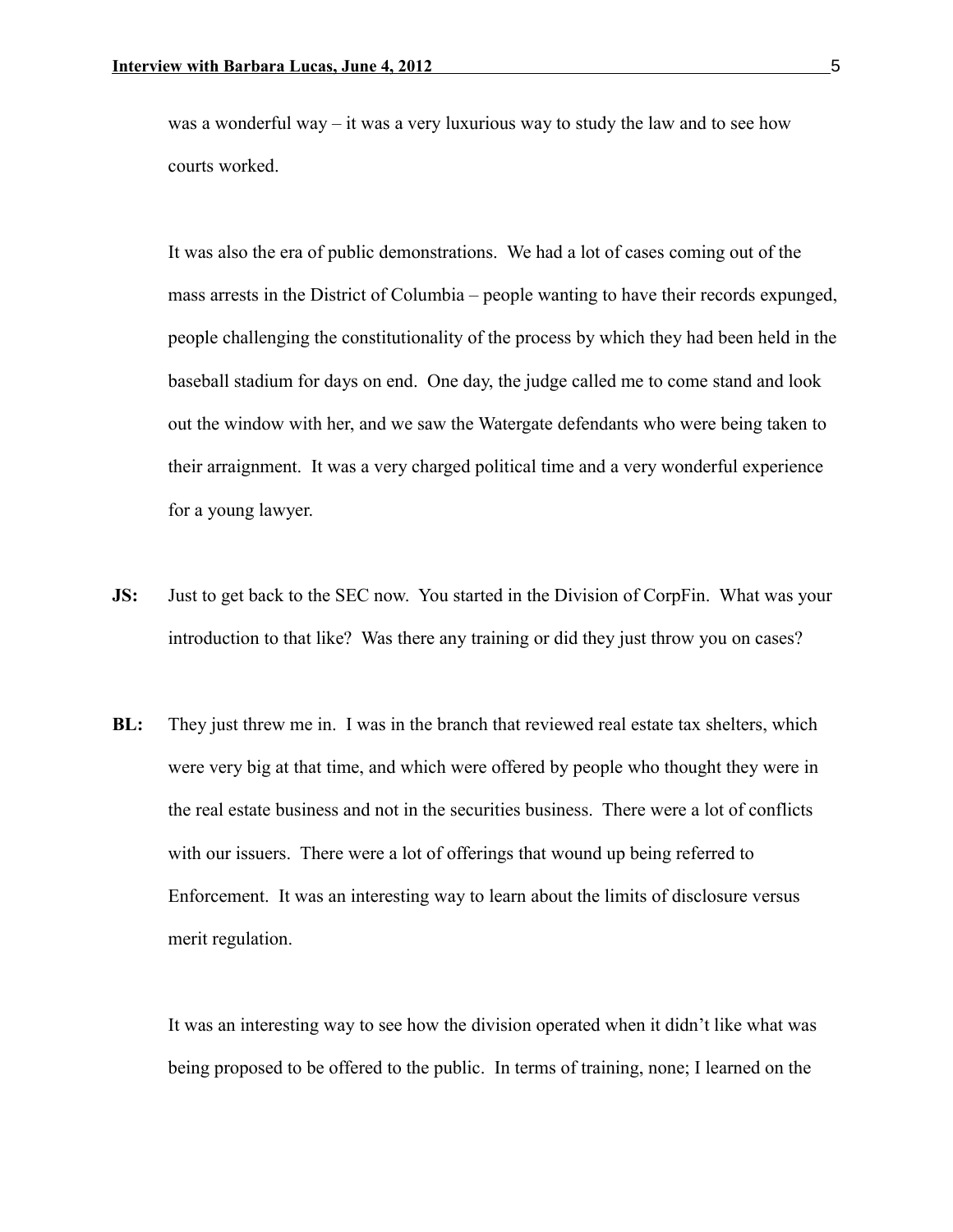job. Somebody handed me a 10-K; it must have had 300 pages in it, and I said, "What am I supposed to do with this?" He lifted it up to his ear, and he ran his thumb over the pages. He said, "If it sounds good, let it go." That was really the way we operated.

- **JS:** Do you think that most of the people within the division had the knowledge of finance to be able to go through these types of forms and understand them?
- **BL:** I gathered I think I probably knew less than anybody else, because I did not study securities law and I did not study finance. I think most of the people at the Commission were there because of an interest in finance, but did anybody know what they were doing? Not really.
- **JS:** So how long did you work on these real estate tax shelters?
- **BL:** I was in the branch for about a year.
- **JS:** Then what was your next step within the SEC?
- **BL:** Then I was hired by Irving Pollack. He had recently been appointed as a Commissioner, and I was his first hire, as a legal assistant. It was just a wonderful opportunity to work with a man whose voice still echoes in my head.
- **JS:** Did you switch over to the Division of Enforcement at that point?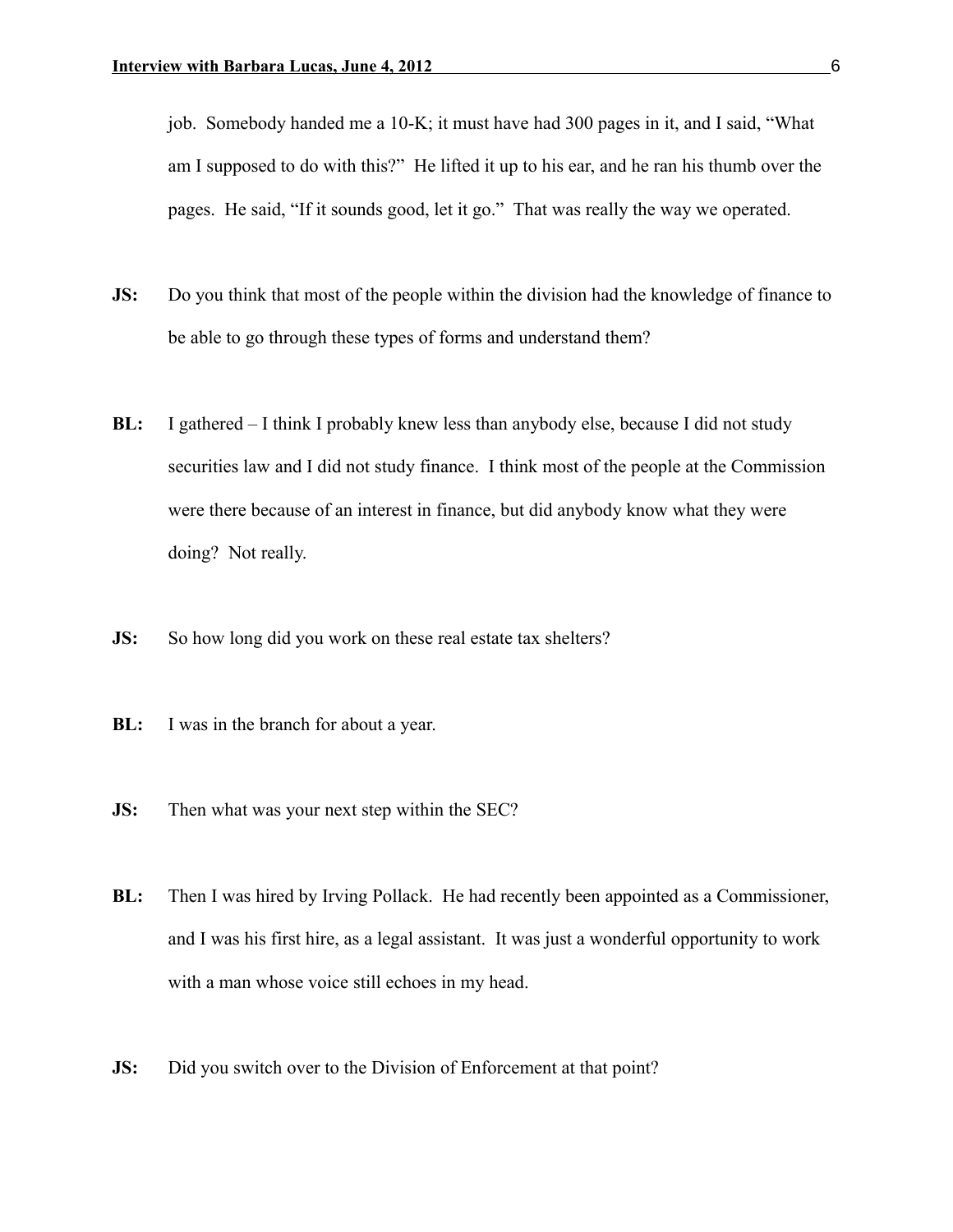**BL:** No – he was a member of the Commission, so I became his legal assistant. By that time, Stanley Sporkin had replaced him as the Director of Enforcement. I was working for Irv. The thing about working for Irv was that he had this very unusual definition of the job of a legal assistant. My job was to learn from him, and his job was to teach me and other young lawyers at the Commission, because he was creating a cadre of people who would then go out and represent the public interest in their private practices.

I was in a uniquely gifted position, because I worked for him for about a year or a year and a half in that position. After that, he started rotating legal assistants for very short stints. He brought people in from the regional offices so that he could share the wealth so that more people could have this experience. I was the one who had him the longest, and it was one of the most glorious experiences of my professional life. It was just wonderful.

The whole world would come to his door. The things that were very significant that were going on in those days – we were unfixing commission rates after years of contentious hearings and rule proposals. I can remember the officials from the New York Stock Exchange coming to the building to lobby. They had their big stretch limos and they made no progress with Irv whatsoever.

He taught me a very puritanical ethic that was characteristic of the Commission. He would never allow anybody from the regulated business to take him to lunch. Felix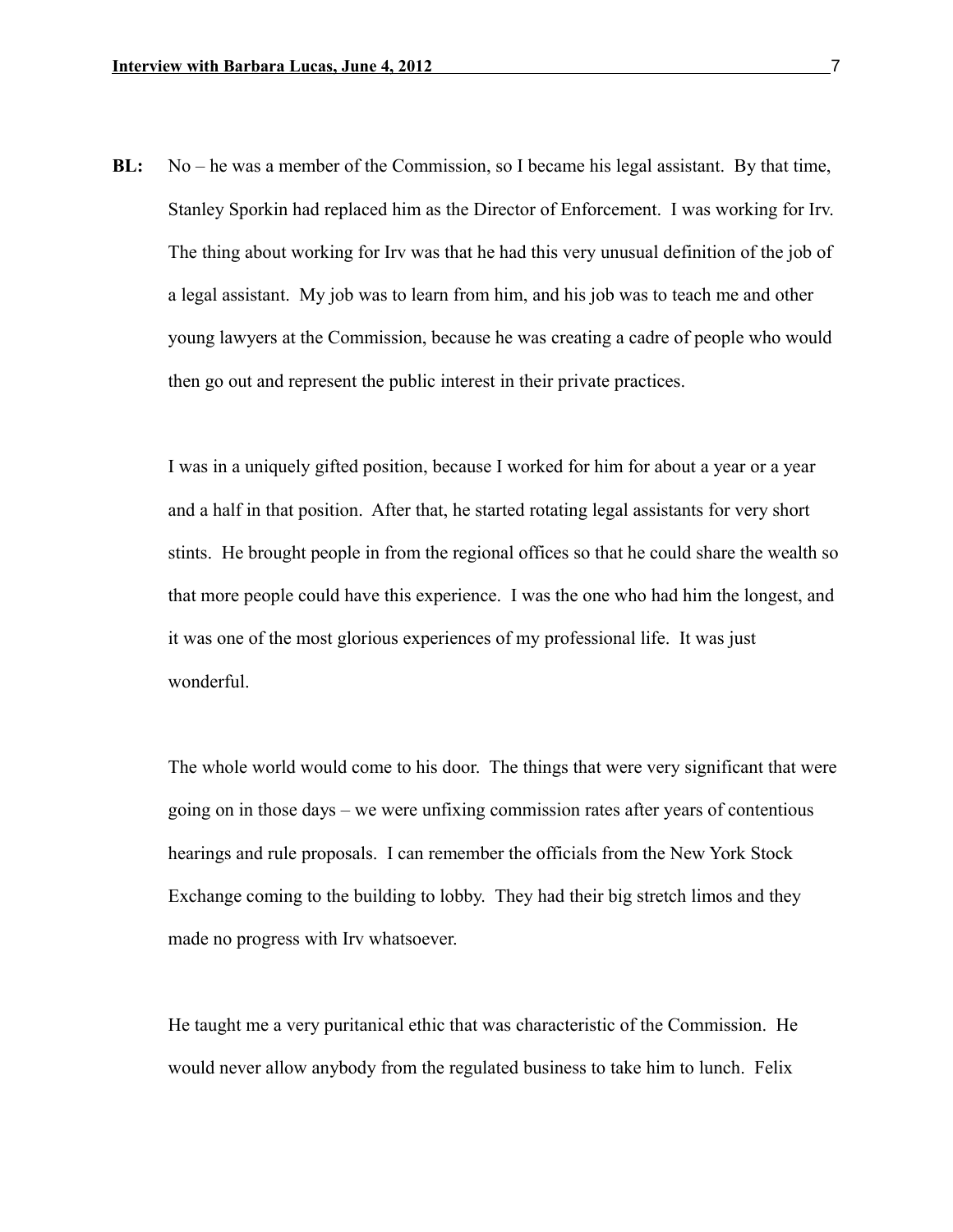Rohatyn, who at that point was working on issues coming out of the financial problems of New York City, would come to the office and he would stay for lunch. Our secretary would run downstairs to the grocery store and buy a loaf of white bread and take old file folders and turn them inside out and use them for placemats.

We had a jar of generic peanut butter that we would use and I was always a part of it. I would always sit and listen and Felix Rohatyn would come. He would take a piece of yellow paper and he would show in a diagram how to solve the energy crisis or how to restructure Lockheed or what the solution to New York City's problems were. It was just an extraordinary room to be allowed to be in.

- **JS:** The visitors to his office must have been quite surprised to see this sort of treatment in Washington. Or did they just sort of expect it? His reputation preceded him?
- **BL:** Everybody knew Irv and everybody knew what he was like. People had tremendous respect for him, and personal friendship, even though they understood that there was a limit to how much that meant in terms of changing his position on an issue. There was a wonderful man named Sam Lyons, who represented the New York Stock Exchange for many years. He knew that Irv's position on New York Stock Exchange issues wasn't the same as his. He would come and with great affection they would spend time together. Anybody who was significant in the securities industry was in that office. So it was just a learning experience, beyond any that I've had since, and one that I'll always treasure.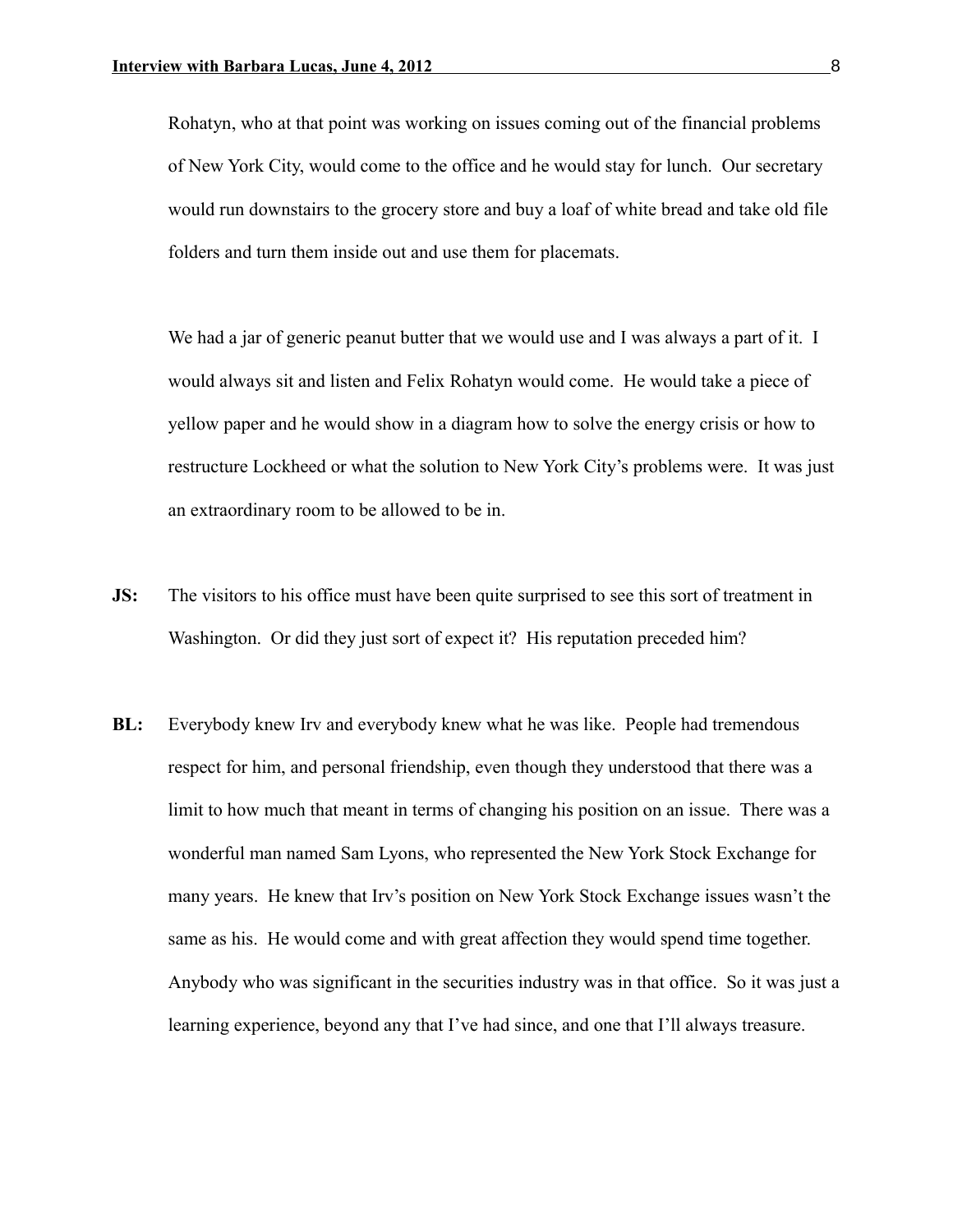- **JS:** Irv Pollack during this period became involved in the Watergate investigation, too, right?
- **BL:** Irv was involved in Watergate in several different ways. He had been at the Commission when Brad Cook, who had been Chairman, had perjured himself in front of Congress regarding whether or not the White House had ever tried to interfere in the Vesco investigation. Irv had counseled him to resign and to own up to what he had done. Irv also was in the room when the call came from the administration with respect to halting the Vesco investigation. Vesco was one of the big criminals of that period in time. Irv and Stanley took the call together and made it clear that there was no way that they were going to subvert an investigation.

Irv subsequently had to testify in the criminal trial of John Mitchell, who had been part of the Committee to Reelect President Nixon, and who at that point was the Attorney General of the United States. Mitchell was tried twice; he was tried once in New York City and he was acquitted. Then he was tried again in Washington and he was convicted. Irv testified both times, but it was difficult for him to see Mitchell acquitted the first time, particularly when other people, including Brad Cook, had paid a very substantial price for perhaps lesser crimes.

The other interesting sidelight on Irv's involvement in Watergate came from the fact that he had been appointed to the Commission by Richard Nixon. He believed that he had been appointed by Nixon because of his reputation for integrity and because Nixon needed to show that he cared about integrity at that moment in time. It later came out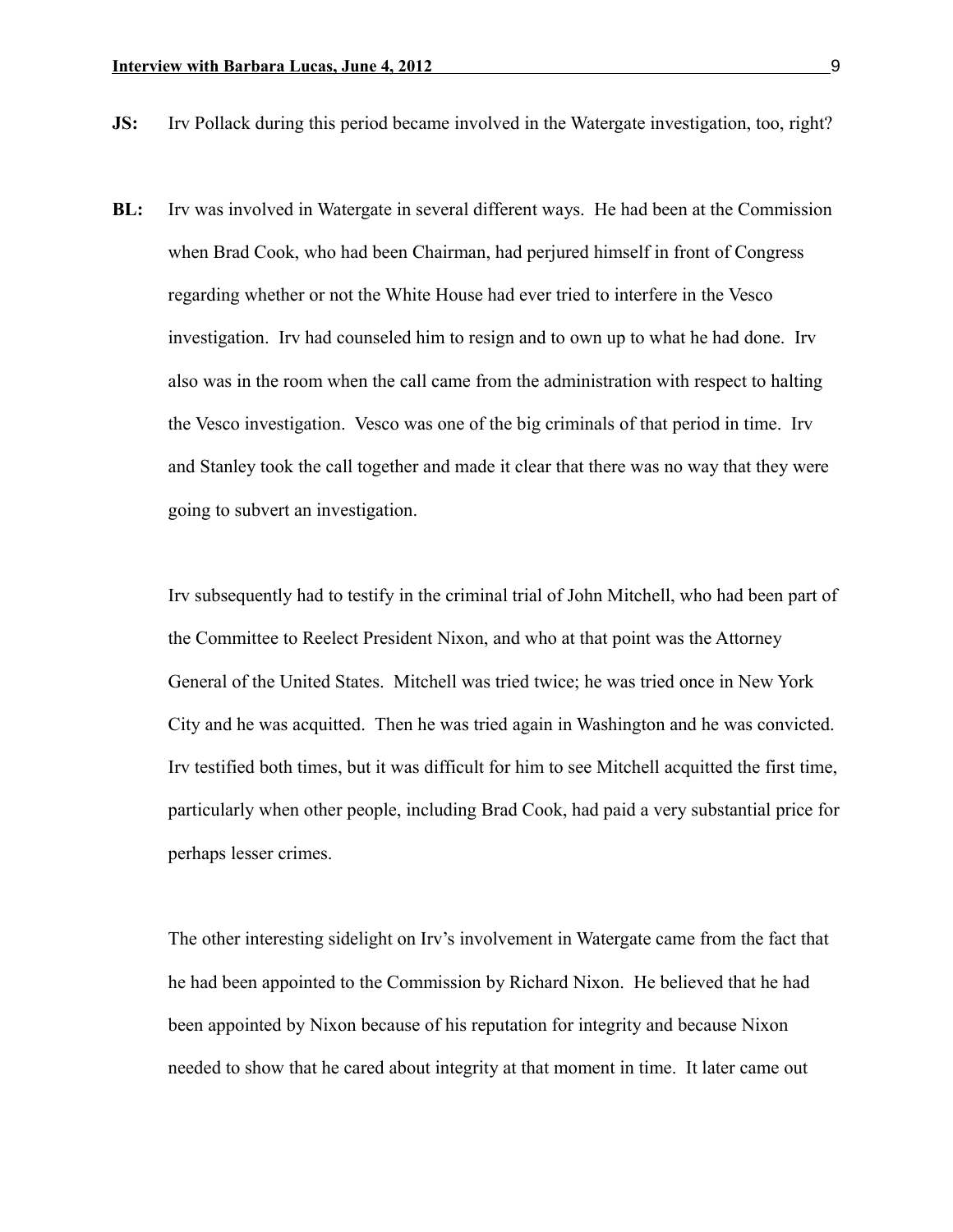when the Watergate tapes were released that Irv and Stanley had earned a mention in those tapes. Richard Nixon had referred to them as "those Jew boys at the Commission," and Irv took sort of a perverse pride in that fact. It was important to him that he had stood up to the White House.

- **JS:** That must have been quite a shock, but I guess a source of pride, too. After your time as Pollack's legal assistant, where did you go next within the Commission?
- **BL:** I went back to CorpFin, and I was a special counsel, first to Alan Levenson and then to Dick Rowe, when he became the director. That was in the mid-to-late seventies. The things that the division was very involved in at that point were the disclosure issues that went with the discovery that dozens and maybe hundreds of public companies were bribing foreign government officials and making illegal campaign contributions in the U.S.

So we developed an amnesty program, so that companies could come in before they were found out by Enforcement. They could confess to their wrongs and they could negotiate some disclosure language and we did have, I think, several hundred companies eventually came in to do that. Of course, that eventually led to the enactment of the Foreign Corrupt Practices Act, which we were heavily involved in.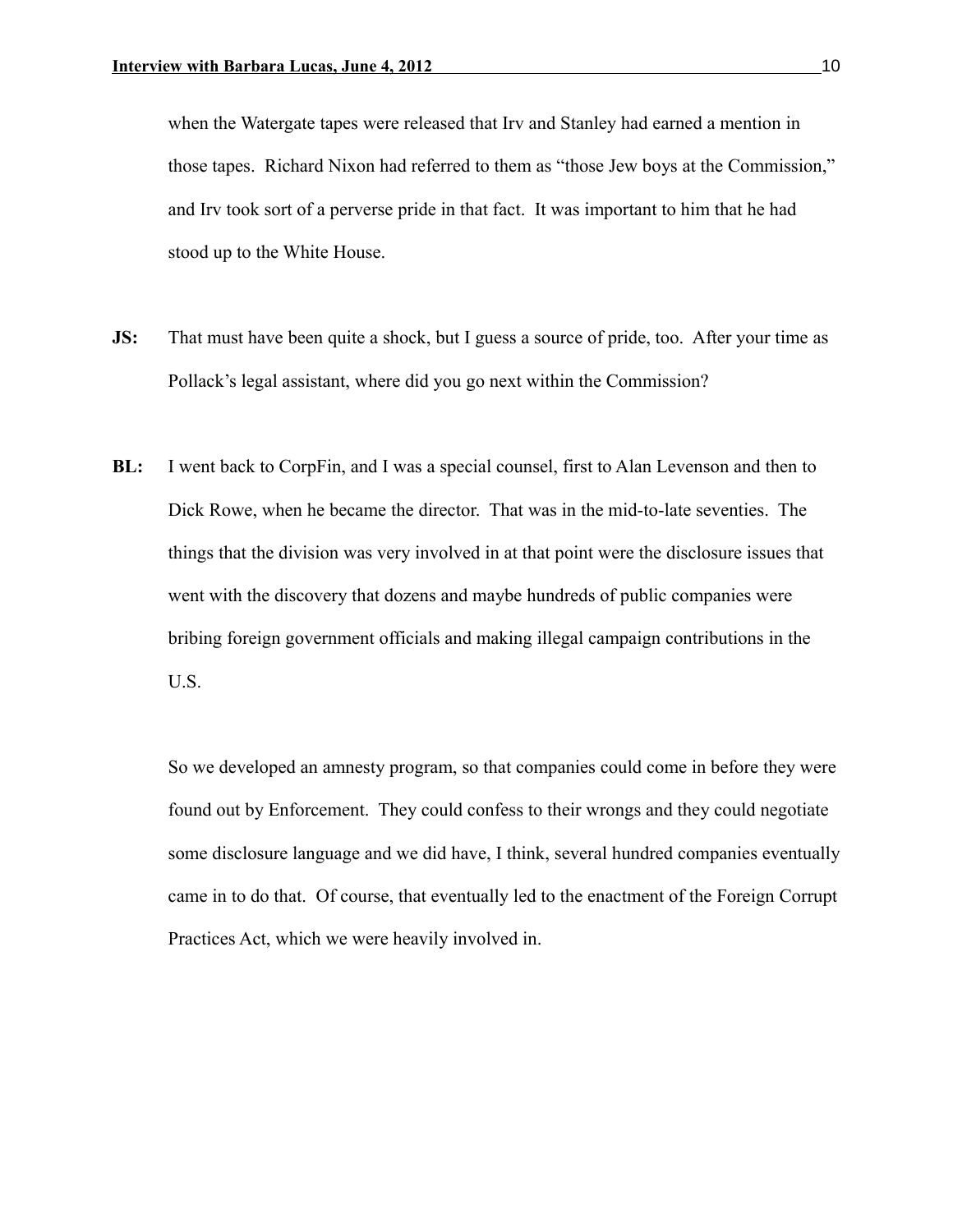- **JS:** Now on the disclosure program, Stanley Sporkin is often given credit for instituting this program or initiating it. Of course, he was the Director of Enforcement. What role was CorpFin playing in this process?
- **BL:** We were the ones who were responsible for processing the disclosures, so it was really a joint effort of the two divisions. We worked very closely with Stanley. The ones who didn't come in for the amnesty program would end up being the defendants in enforcement cases to the extent that they were caught, and we worked together to come up with disclosure. It was a time when there was a lot of debate about what needed to be disclosed, because there were people who thought and I guess still think that the securities laws only require disclosure of matters that are economically material.

In the vast majority of cases, these payments were economically immaterial. But the Commission at that point agreed that there were things that were qualitatively material, and that there should be disclosure on these matters. Not that it was without controversy. It was a difficult position for the Commission to come to, and in the many discussions that took place at the Commission table, there were commissioners who really struggled with the concept and eventually came around to it.

**JS:** So that was something of a contentious issue at first?

**BL:** It was very contentious, but it was also – and I think this is interesting historically in light of what happened to some of the Commissions that followed – it was a truly collegial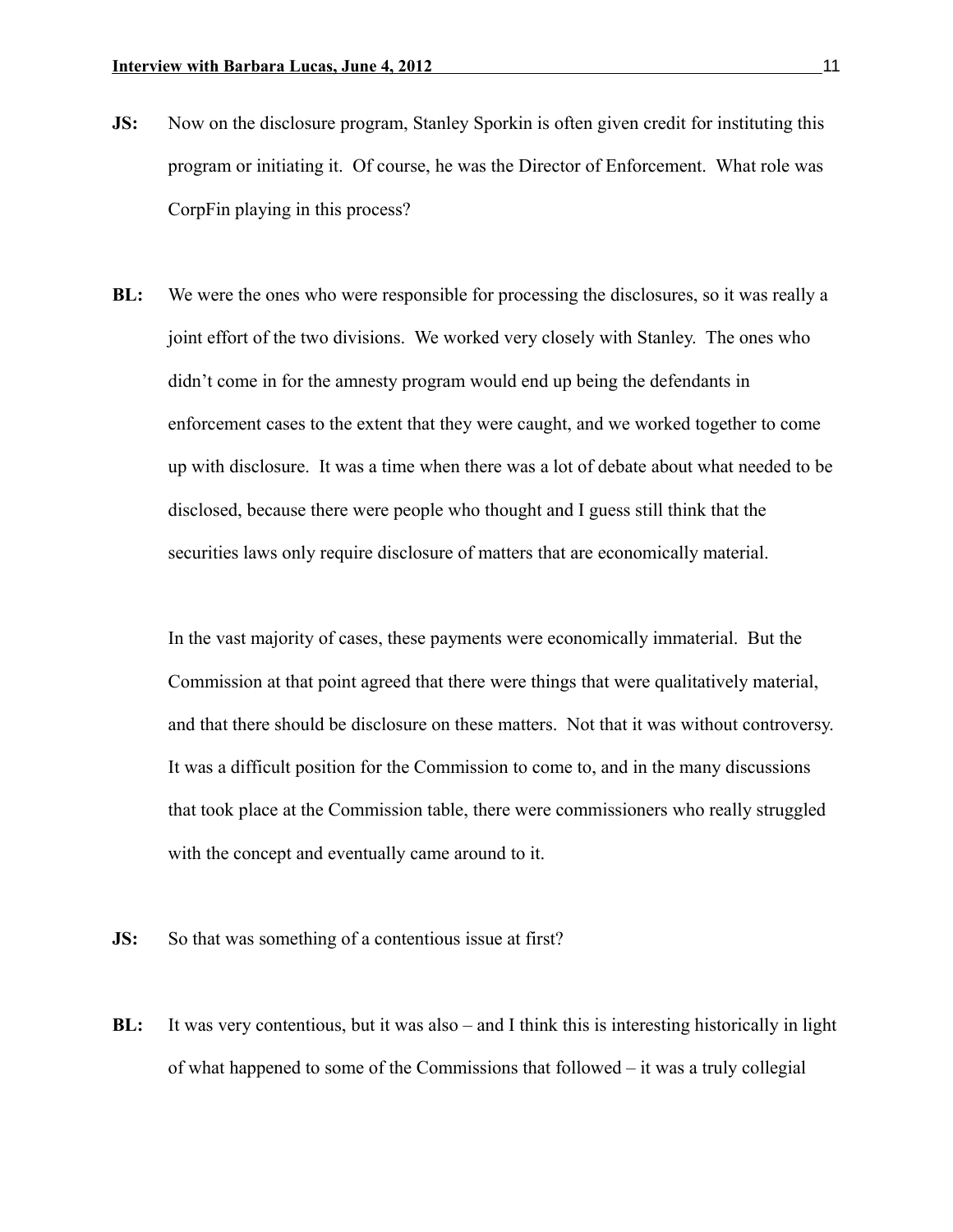Commission when Ray Garrett was Chairman, and Irv was on the Commission, Phil Loomis was on the Commission, Al Sommer was on the Commission. These were people who had different philosophies and different political views, but they respected each other so much that they would give deference to each other's views, and do their best to come to some consensus judgments, and they did that. With Foreign Corrupt Practices, that was certainly one of the issues that was difficult for them.

- **JS:** Were you all surprised by the number of companies that ended up coming forward under the disclosure program, or did you expect that there would be massive disclosure?
- **BL:** I was personally shocked by it, that it seemed to be endemic to the way American companies were doing business abroad. Maybe it was because I was young and naïve, but it was shocking to me.
- **JS:** Well, it turned out you got a chance to save the world after all, right?
- **BL:** A little bit.
- **JS:** A little bit, maybe. Did you work closely with the Department of Justice on that, or was this something that the SEC was mostly doing by itself?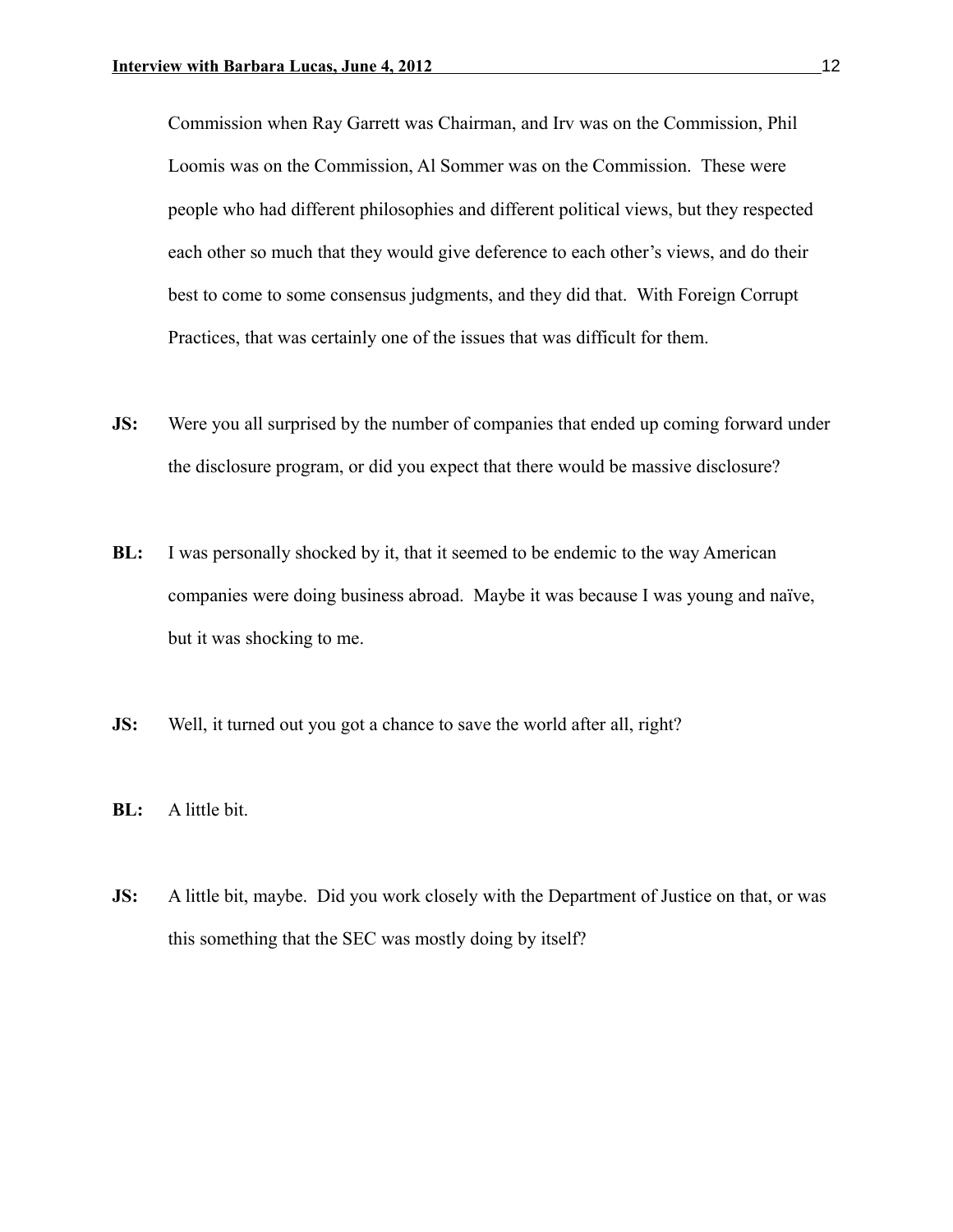- **BL:** At least the work that I was doing didn't involve the Justice Department at all. It was all initiated by the Commission. I presume that Enforcement must have had more to do with the Justice Department.
- **JS:** Did CorpFin contribute to the debate over legislation that eventually led to the passage of the FCPA or was that something that Enforcement was working on with Congress?
- **BL:** No, it was an interdisciplinary group, interdivisional. We all sat together and drafted the language and answered the congressional questions that came back, and it was clearly the effort of a large group of people at the Commission.
- **JS:** You also worked on the Task Force on Corporate Governance during this period, right?
- **BL:** Yes, I did.
- **JS:** Can you tell me a little bit about how that Task Force came about?
- **BL:** Well, it started out being something much smaller. It started out being one of the periodic reviews of the proxy rules. In the process of doing that, we started to look at some of the traditional corporate governance issues – what an independent director is, how you define independence. We looked at board composition and whether and to what extent the Commission had jurisdiction to dictate what the composition should be. Then we looked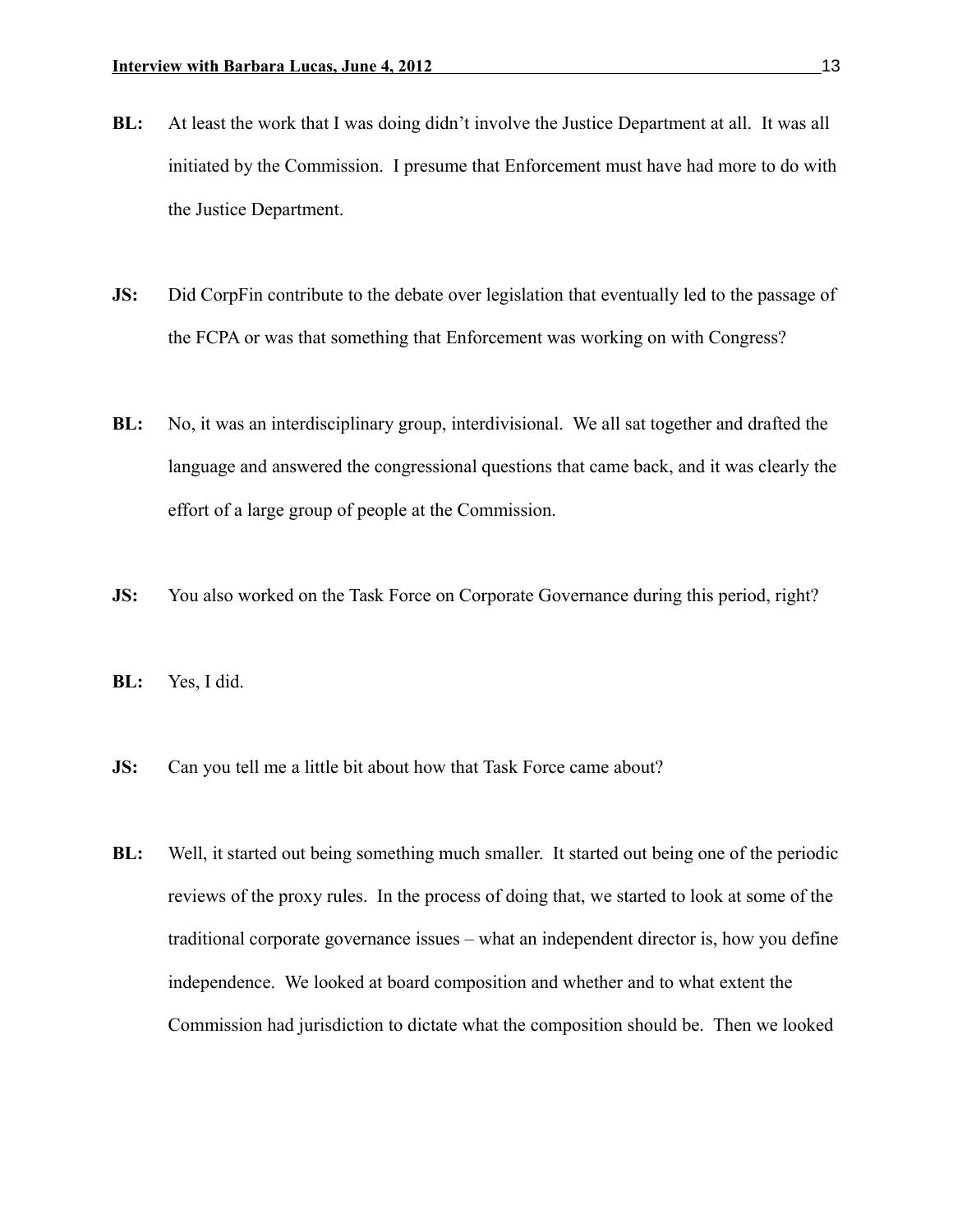at some of the broader issues, like who owns the proxy machinery? Is this something that shareholders are entitled to use?

We put out a very broad concept release. This must have been in '76 or '77, and we got back what at the time was a historic number of public comments, including my personal favorite, which was something to the effect that "Kid staffers and Communists should all go back to Russia where they belong." Something like that, which I hung on my wall for a while. At about the time that we were looking at these issues, Harold Williams became the chairman of the Commission, and he was somebody who had an abiding interest in corporate governance.

He suggested to us that we make it an even bigger project. He suggested that we hold hearings around the country, which I think at that time had never been done by the Commission before. We had hearings in four or five cities around the country. We had input from hundreds of people, some of whom were quite horrified at the notion that we were messing around with governance at all.

- **JS:** When you say some people, do you mean people in the corporations, on the boards, or were these just members of the public who were coming out and were very upset about this?
- **BL:** The people who were the most upset were the representatives of the public companies. People like the American Society of Corporate Secretaries that spoke for large numbers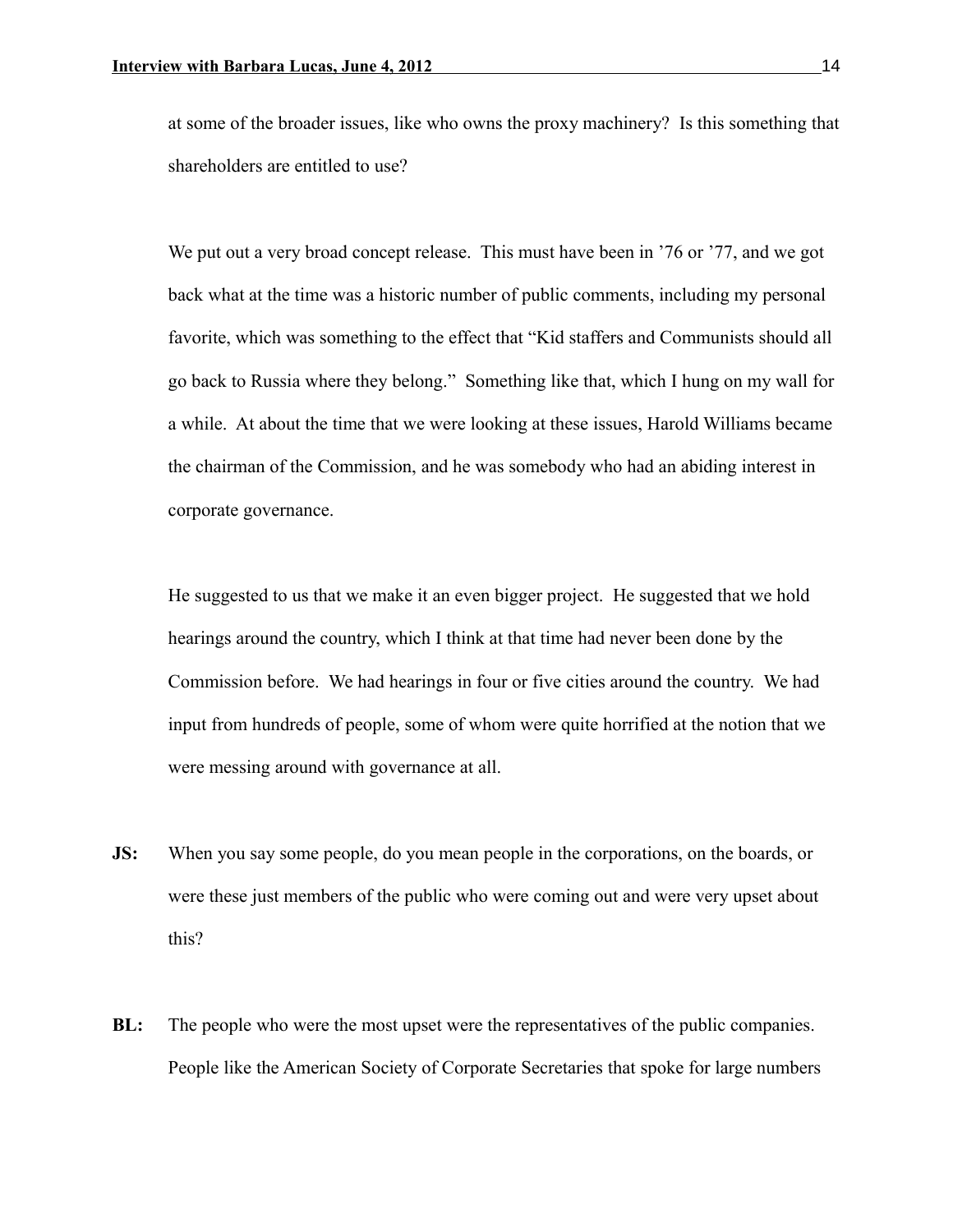of public corporations, the Chamber of Commerce kinds of commentators. Some of the bar associations, at the same time ALI-ABA was doing a big corporate governance study, and they were looking at parallel issues and in some cases agreeing and in some cases disagreeing with the Commission.

We had a lot of academics who weighed in on the questions as to whether there was a federal corporate law in existence, whether this was something that we had the power to address, whether this was something that should be left to the industry and to the selfregulators. What was so interesting about it is that all the passion that was expressed in the late 1970s was expressed again in a much later round that the Commission initiated. In fact, the most recent round of proposals on corporate governance elicited a very similar reaction to the one that we had, way back when. These are issues that people care passionately about.

- **JS:** When you were formulating these new concepts, were you looking at the way that other countries around the world organized their business sectors, or were you just looking at the American sector and thinking, "Well, how could this be improved?"
- **BL:** We really didn't look comparatively. I think we might have done a little bit of research about Germany, which has a very interesting approach to governance issues, but mostly –
- **JS:** They have workers on the board, right?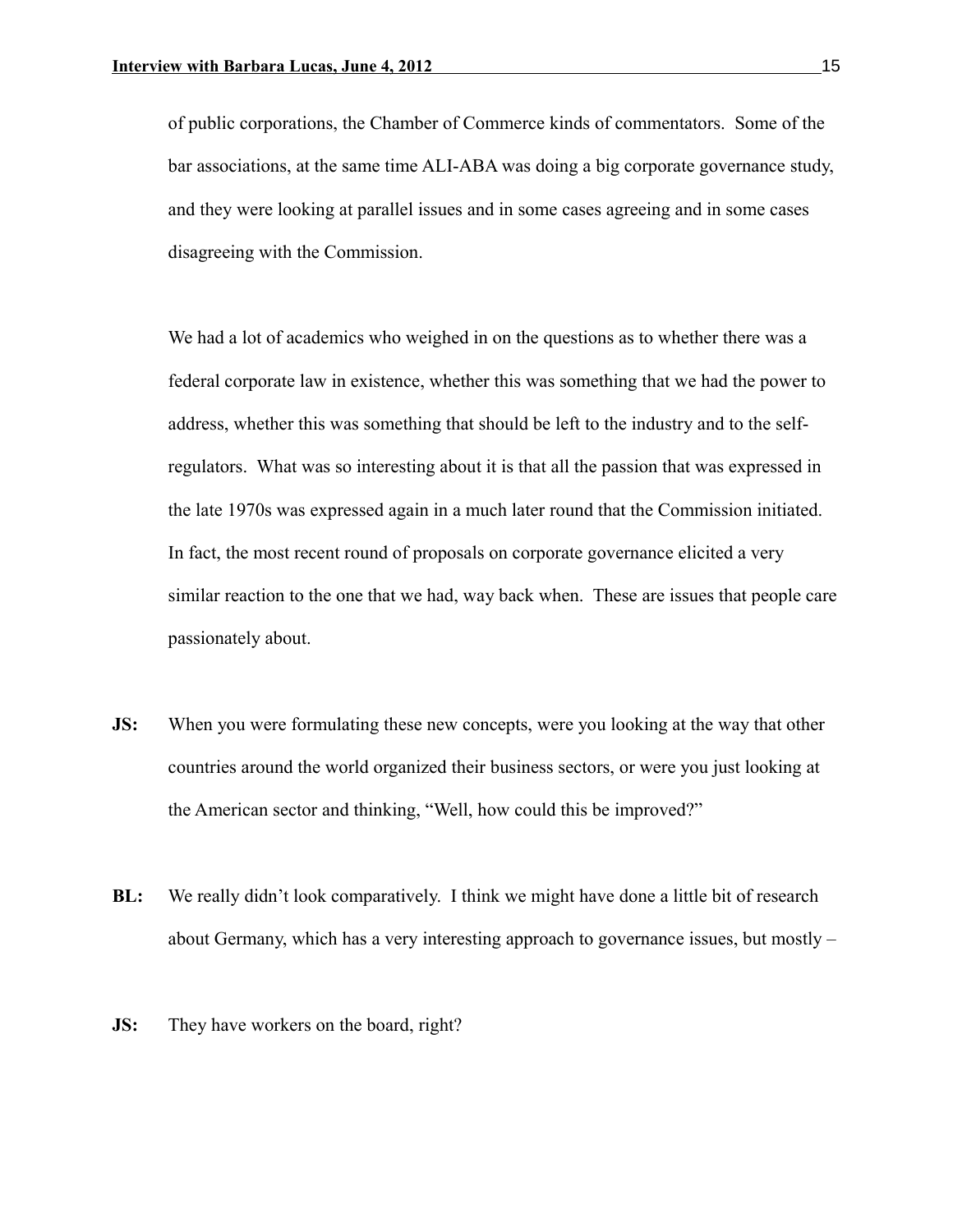- **BL:** Yes, they identify the constituencies that are affected by board actions and then require that they be represented. Mostly we were looking at the literature that related to the U.S. industry. We were more parochial then and less international. That was the way the world was in the late seventies.
- **JS:** These two rule-making projects, were they actually put out by the Task Force on Corporate Governance or was that formed afterwards?
- **BL:** The proposals were put out by the task force.
- **JS:** In 1979, you ended up leaving the Commission, and I believe you ended up after that at the CFTC. Can you tell me the story of how you moved from the SEC to the CFTC?
- **BL:** Sure. The CFTC had been created in 1975, and it had gotten off to a somewhat rocky start. It was not perceived to be much of a regulator. A man named Jim Stone, who had been the insurance commissioner in Massachusetts, came in to chair the agency in 1979. He was reaching out to potential staff members in the hopes that he would be able to change the way the agency operated. He came to me, through Irv Pollack actually, and asked me to be the director of something called the Office of Policy Review.
- **JS:** What did that office do?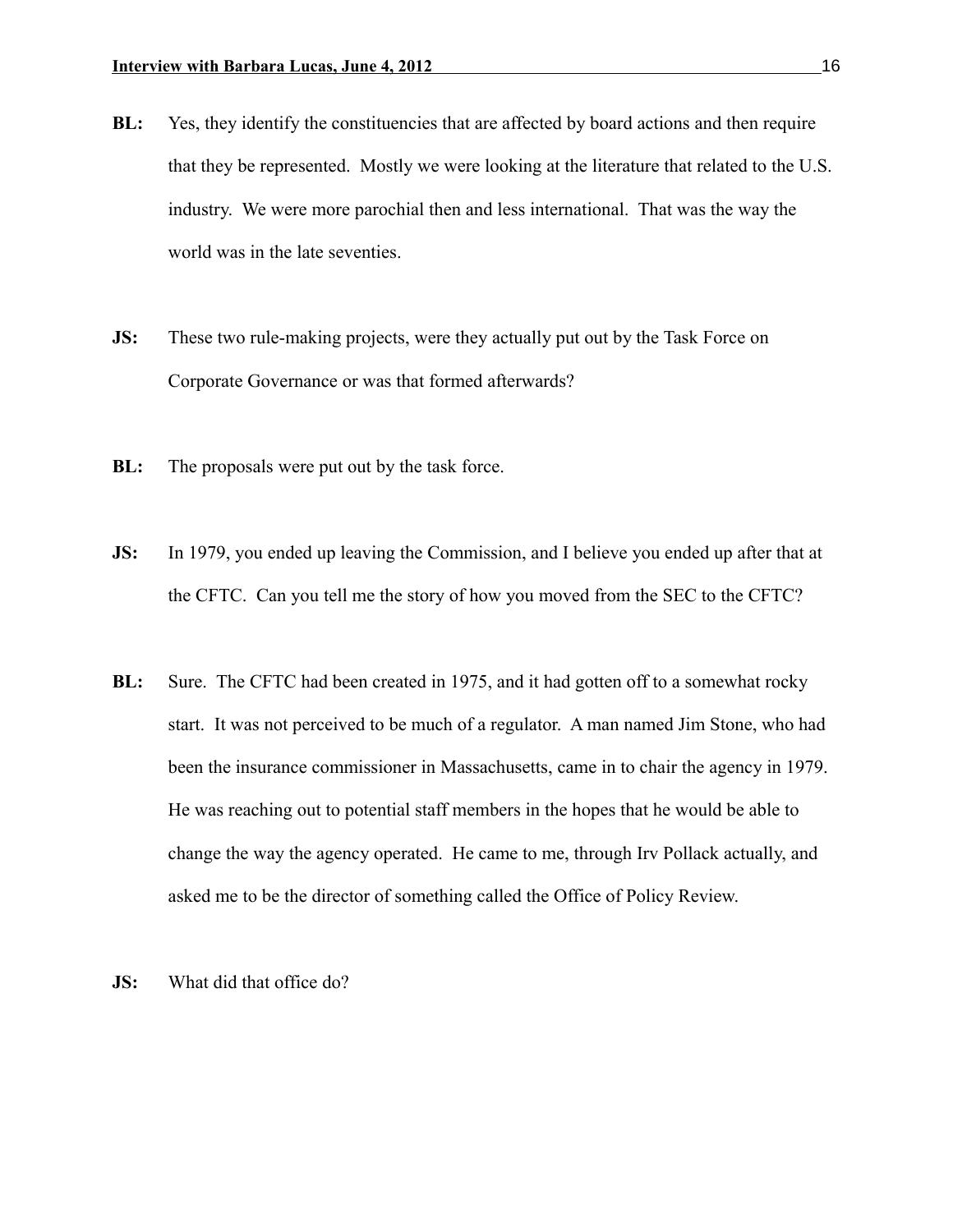- **BL:** Well, it's a good question. The general counsel of the agency, under the Commodities Exchange Act, worked specifically for the Commission and not for the chairman. So when the chairman wanted a project done, and he asked the general counsel to do it, the general counsel would say, "No." So my position was to be his lawyer, and when he asked me to do something, I said, "Yes." That was what that position was.
- **JS:** Could you tell me a little bit about the difference in culture between the SEC and the CFTC, at least at this time?
- **BL:** Oh, it was completely different. The SEC had always been very puritanical. We had metal desks and files piled up in the hallway and strict ethics rules. The CFTC was much cozier with the industry that it regulated. The Chicago Exchanges had a tremendous degree of access and clout at the Commission. The Commission didn't perceive its mission in the same way. At the SEC, we knew we were there because we were concerned about investor protection. At the CFTC, the futures markets existed for the purpose of shifting risks from basically insiders who had information that enabled them to be on the right side of trades, and shift that risk to outsiders.

I once made the mistake of including the phrase "investor protection" in a memo that I wrote, and members of the Commission gave me a very hard time about it. "No, that's not our mission; that's not what we do." At the time, the only prohibition in the statute against using inside information applied to employees of the CFTC. It didn't apply to anybody else in the futures markets, because the whole genesis of those markets was that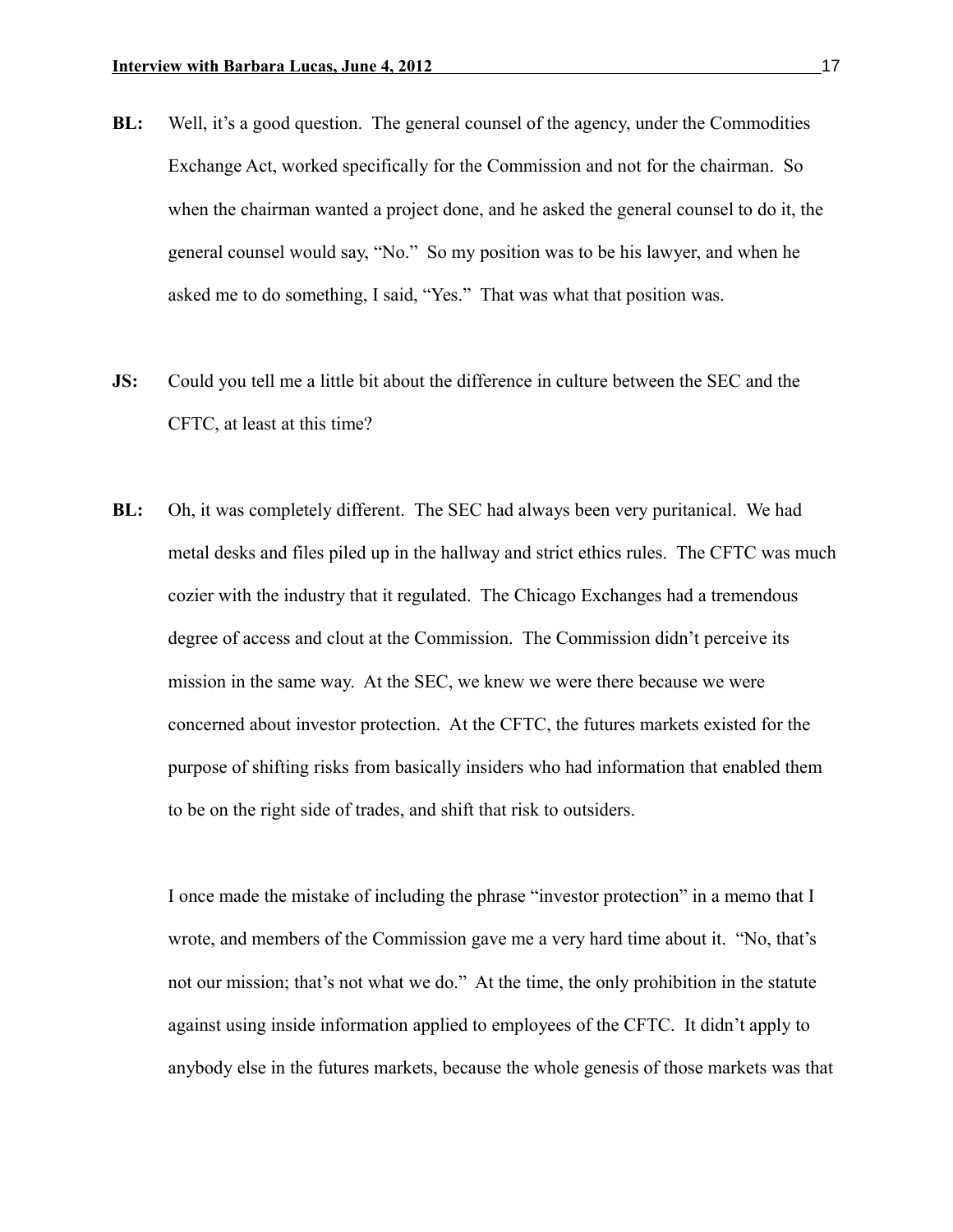a big industrial user of a commodity would know what the demand was going to be and be able to profit from that information.

- **JS:** How did they justify this? I mean, did they just claim that they were representing sophisticated investors, or how did that work?
- **BL:** The people who would otherwise be considered investors had the dirty name of "speculator," and speculators don't have to be protected. In fact, there were not at the time that many individuals who were participating in the futures markets. Of course, the markets were changing very dramatically at that point, because financial futures had only come into existence in 1975, 76, so the nature of the markets, and the nature of the instruments being traded, changed very dramatically in the late seventies and thereafter. The New York-based investment and commercial banks became major players in commodities. Commodity pools became very significant. So there was a lot that was changing, but the traditional way of thinking about futures was in a very laissez-faire manner.
- **JS:** So you were the director of the Office of Policy Review, but I also understand that you were the chief counsel to the CFTC's Division of Enforcement for a while, too. Was that concurrently?
- **BL:** No, that was later.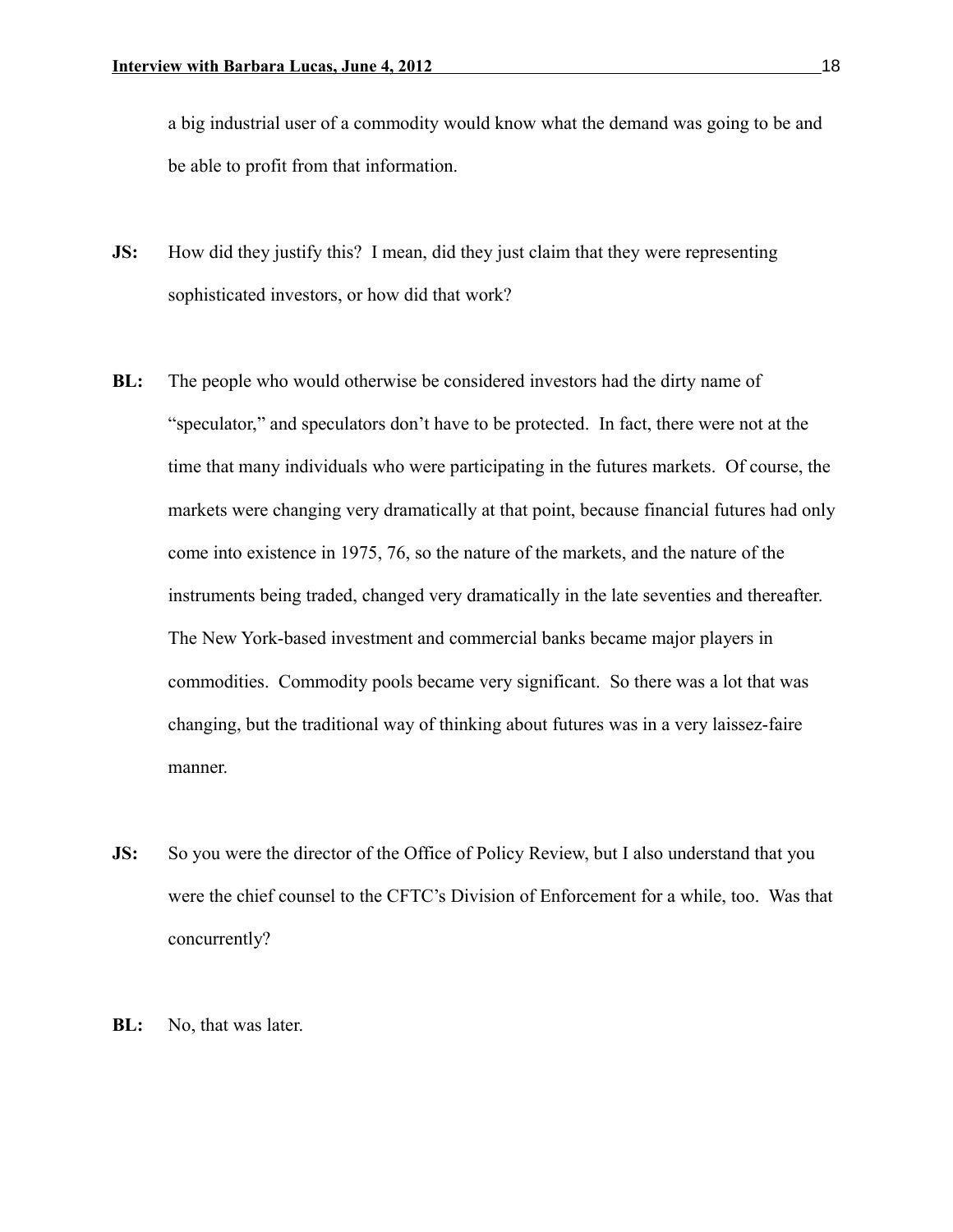- **JS:** So you switched from one to the other. You mentioned some of these issues that were important at the time, like commodity pools and stock index futures. Could you tell me just a little bit about these issues and what you were doing on them?
- **BL:** Every contract that's traded on the futures exchange has to be approved by the Commission in advance, and the whole idea that there could be futures contracts based on securities created all kinds of interesting issues as to potential manipulation, the effect of activity in one market on another, and raised all kinds of jurisdictional issues between the SEC and the CFTC. Several times over the years there would be accords between the two agencies, and then the market would move past the accord, there would be some new instrument developed, so that was something that was ongoing.

The growth of commodity pools was a jurisdictional issue, because there was the question whether they had to be regulated by both the CFTC and the SEC, because a pooled investment vehicle is an investment company. So there was dual regulation, but there were arguments over that. There were arguments over virtually everything that the two agencies did.

**JS:** I know there was one significant issue was the question of stock index futures and who would regulate those. There was also sort of a jurisdictional clash between the CFTC and the SEC on this issue, too, right?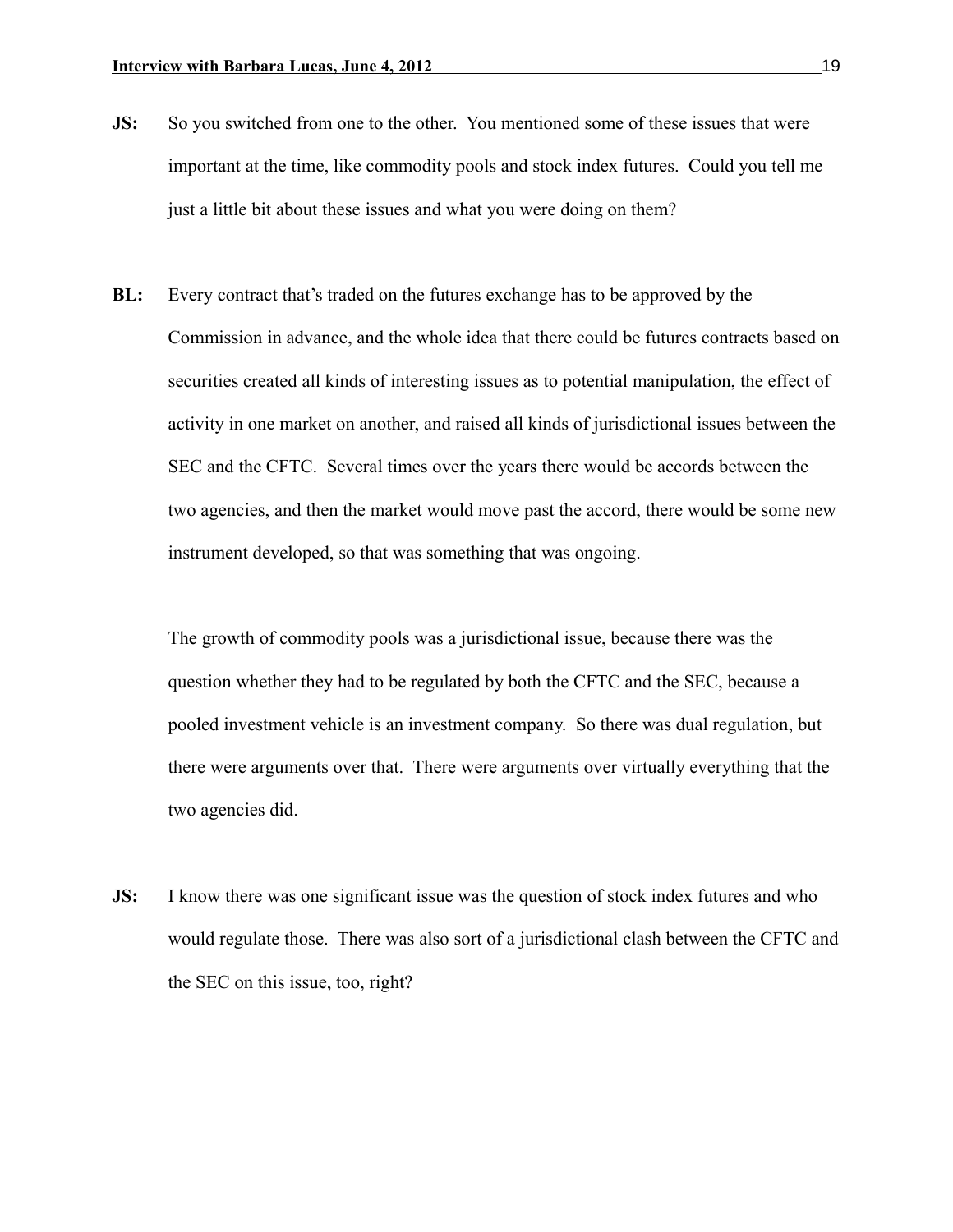**BL:** There was a big clash between the two, although ultimately the SEC agreed that anything traded on the futures exchange should be regulated by the CFTC, and anything traded on the securities exchange should be regulated by the SEC. With stock futures originally, they had to be based on a broad index, and that was supposed to be the protection against manipulation based on the underlying assumption that if you had a broad enough index that was supposedly not going to happen.

That's the way the agencies dealt with that at the beginning. Ultimately, the indices became much narrower, and questions of manipulation did arise. There were differences in the definition of manipulation under the two statutes, where it was virtually impossible to prove manipulation under the Commodities Exchange Act. So there were continuing jurisdictional issues.

- **JS:** Was the issue of control person liability also important at this time?
- **BL:** It was an issue that I got involved in when we were revising the statute, and we were looking to see what protections the securities laws have that the commodities laws didn't have. The commodities laws didn't have a controlling person liability provision. In utter naiveté and innocence, I said, "Well, let's put one in," you know, "What's the big deal? It's always been the case in the securities law." So we stuck it in the legislative package and World War III erupted.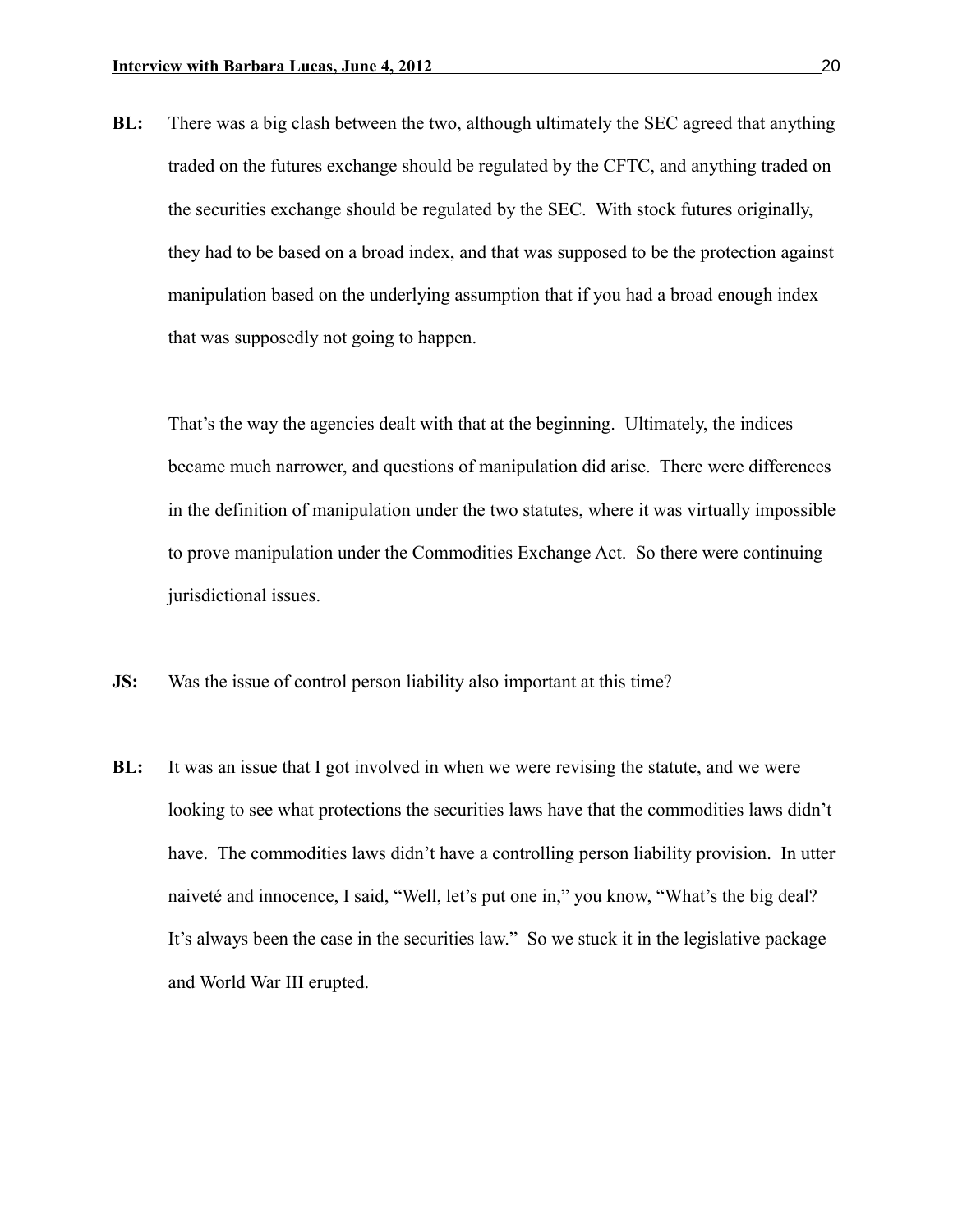It was one of the strangest reactions. I think in the securities industry you think of controlling person liability as one more arrow in the quiver. It's not in and of itself that significant; it's pled in some cases in addition to other bases for liability. This was total war, and we wound up giving in on it. There was no way we could get it in the statute.

- **JS:** Who was arguing against this? Was it the commissioners, or was it the people in Congress, or who?
- **BL:** It was the industry; it was the Congressional staff people. We were regulated by the agriculture committees that had a different sensibility than the banking and finance committees that the SEC had dealt with. So it was a big fiasco.
- **JS:** At the CFTC, did you generally observe that there was a good relationship between the staff and the commissioners or were there tensions at times?
- **BL:** Well, there were certainly tensions. There were factions on the Commission and so there were also matching factions, parallel factions, on the staff. It was a contentious place to be in those years.
- **JS:** So a little bit different than your experience at the SEC?
- **BL:** Very different.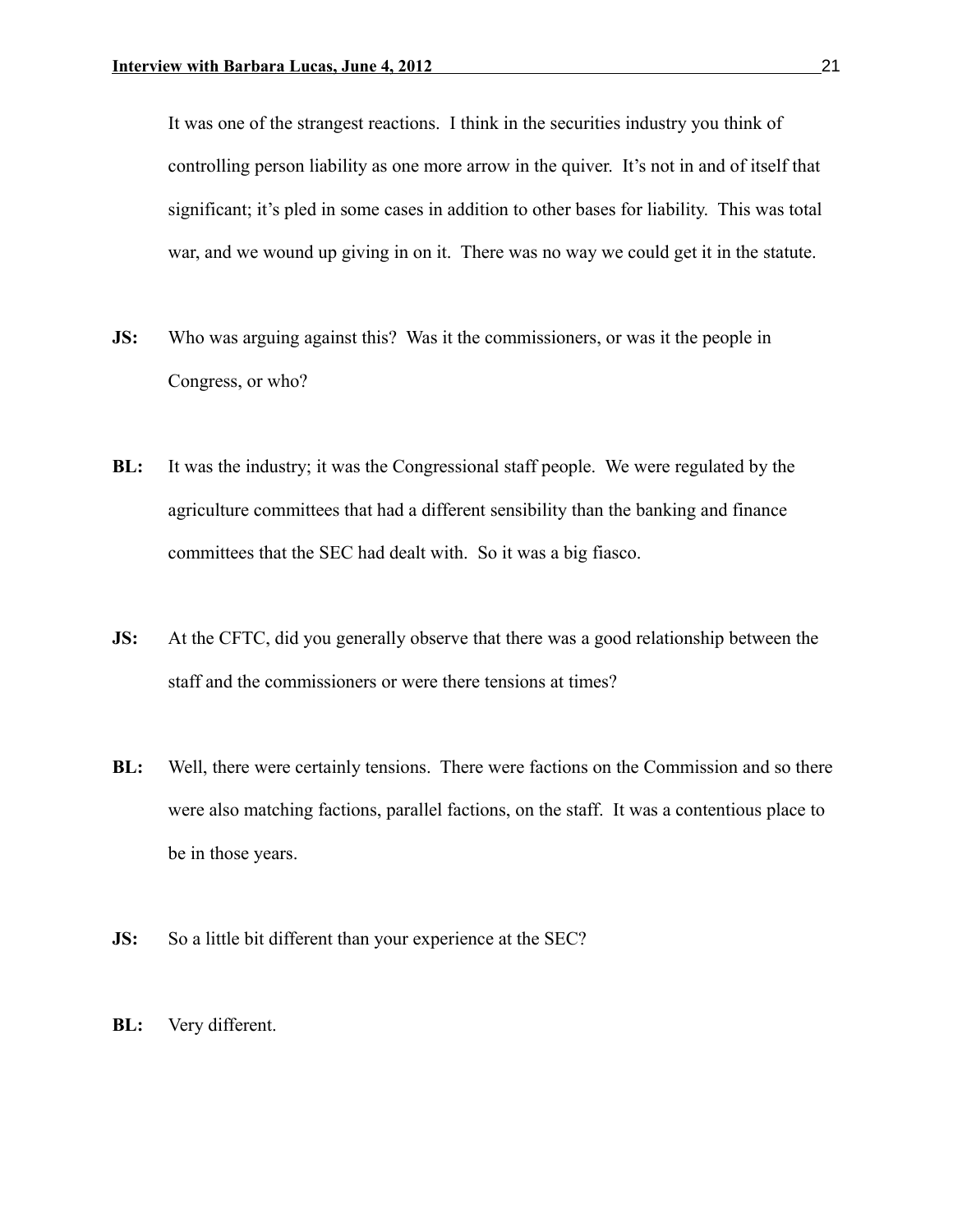- **JS:** So you spent a few years at the CFTC, and then you moved onto Citicorp next, is that correct? That was in 1983?
- **BL:** That's right.
- **JS:** Can you tell me the story about how you got recruited by them, or how you ended up getting the position?
- **BL:** They were looking for somebody who had experience in securities and commodities, and also municipal securities. I was one of the only people in the universe at that time who had the combination of experiences that they were looking for. For me it was coming home. I had grown up in New York, and I was very happy about coming back to New York.
- **JS:** What was your title? Were you general counsel at that point?
- **BL:** At the beginning, I was the general counsel of something that was called the Money Market Division. I subsequently became the general counsel of the investment bank, which included the fixed income derivatives, structured finance, futures, municipal securities, and foreign currency operations of the organization. In the early years, I was responsible for those activities in the United States. Then at some point in time, I became responsible for those activities in the OECD countries. It was a big job and an exciting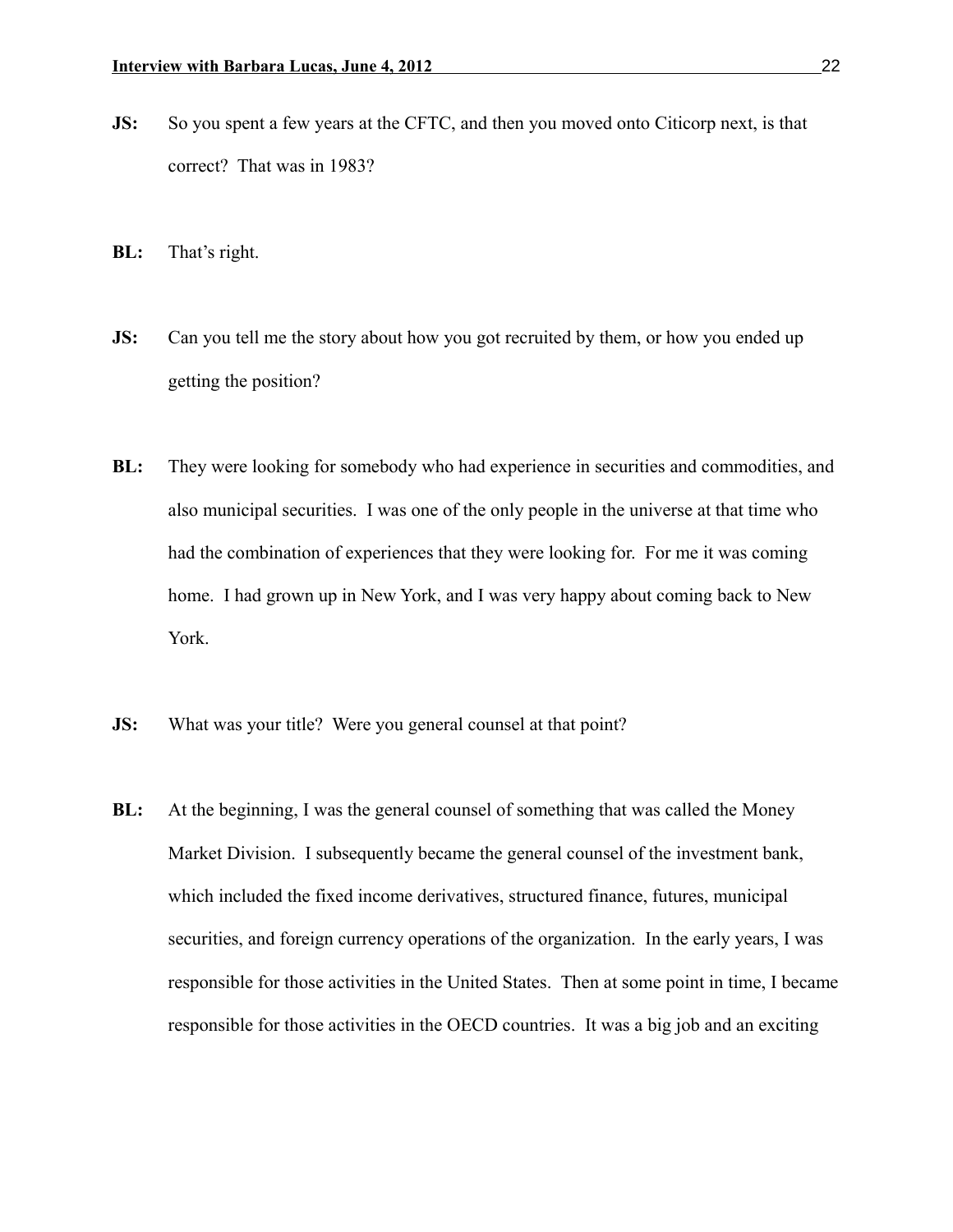job at a time when what banks were doing in the securities business was changing very dramatically.

- **JS:** There were obviously a lot of different issues that you were working on, but just maybe briefly, can you tell me what those changes were that were going on in commercial banking?
- **BL:** Banks were fighting very hard to get rid of the Glass-Steagall Act, which had separated investment and commercial banking from 1933 on. They were proceeding on a number of fronts, working with regulators to carve out activities that were considered incidental to banking, whether or not they involved securities, working with the Federal Reserve to take advantage of what some people called a loophole in the statute. Banks could not be affiliated with a company that was principally engaged in certain prohibited securities businesses. So by inference, they could be affiliated with somebody who wasn't principally engaged in those businesses.

We were able to get Federal Reserve to act on what we called Section 20 applications and expand those securities-related activities. There was a lot of litigation going on in those years and also a lot of attempts to get legislation through Congress. It wound up taking decades to get the legislation passed, but all through the eighties and nineties, before the legislation was passed, there were major initiatives that were successful.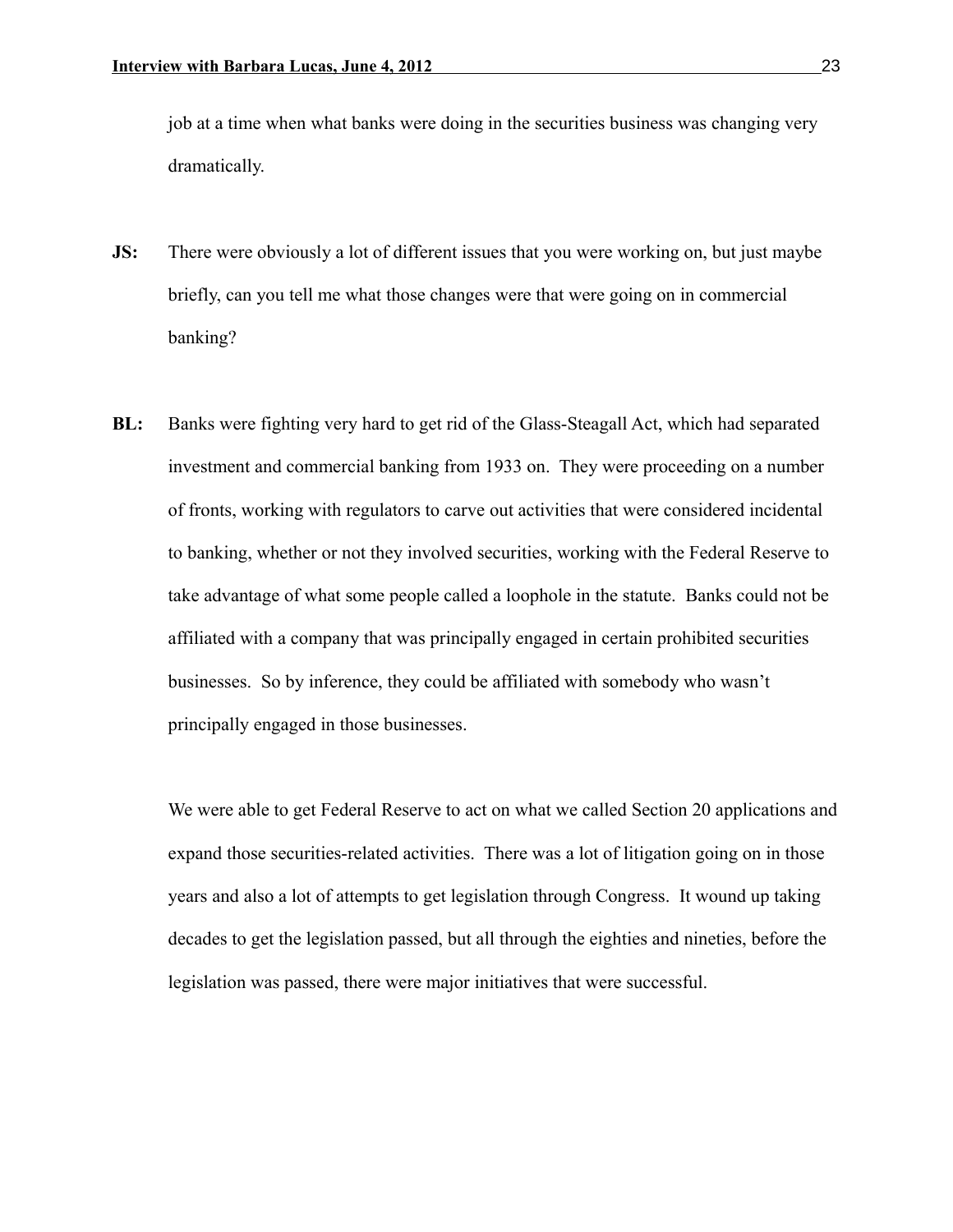- **JS:** Let's go back. You mentioned that the Federal Reserve changed its rules to allow bank holding companies to underwrite some of these different types of securities, right? I think this was in 1987, is that correct?
- **BL:** The first orders were in 1987, yes.
- **JS:** How did the Reagan administration feel about this? I mean, did you have sympathetic allies there?
- **BL:** We really didn't work with the administration, although in Congress we had more support from Republican members of the banking committees than from Democrats. But it wasn't strictly speaking a partisan issue. When you're choosing between the commercial banking industry and the investment banking industry, it was a source of lobbying income for a lot of members of the House and Senate for a very long time. The committees in both houses that dealt with these issues were the largest committees in either house. Everybody wanted to be on them. Everybody wanted this fight to go on forever and ever. So it was interesting. It was an interesting way to learn about the legislative process.
- **JS:** Who were the groups that were arguing against changing these rules? I mean, who was for the status quo?
- **BL:** The people for the status quo were the investment banks and the trade associations that represented them. So most of the litigation was undertaken by what was then called the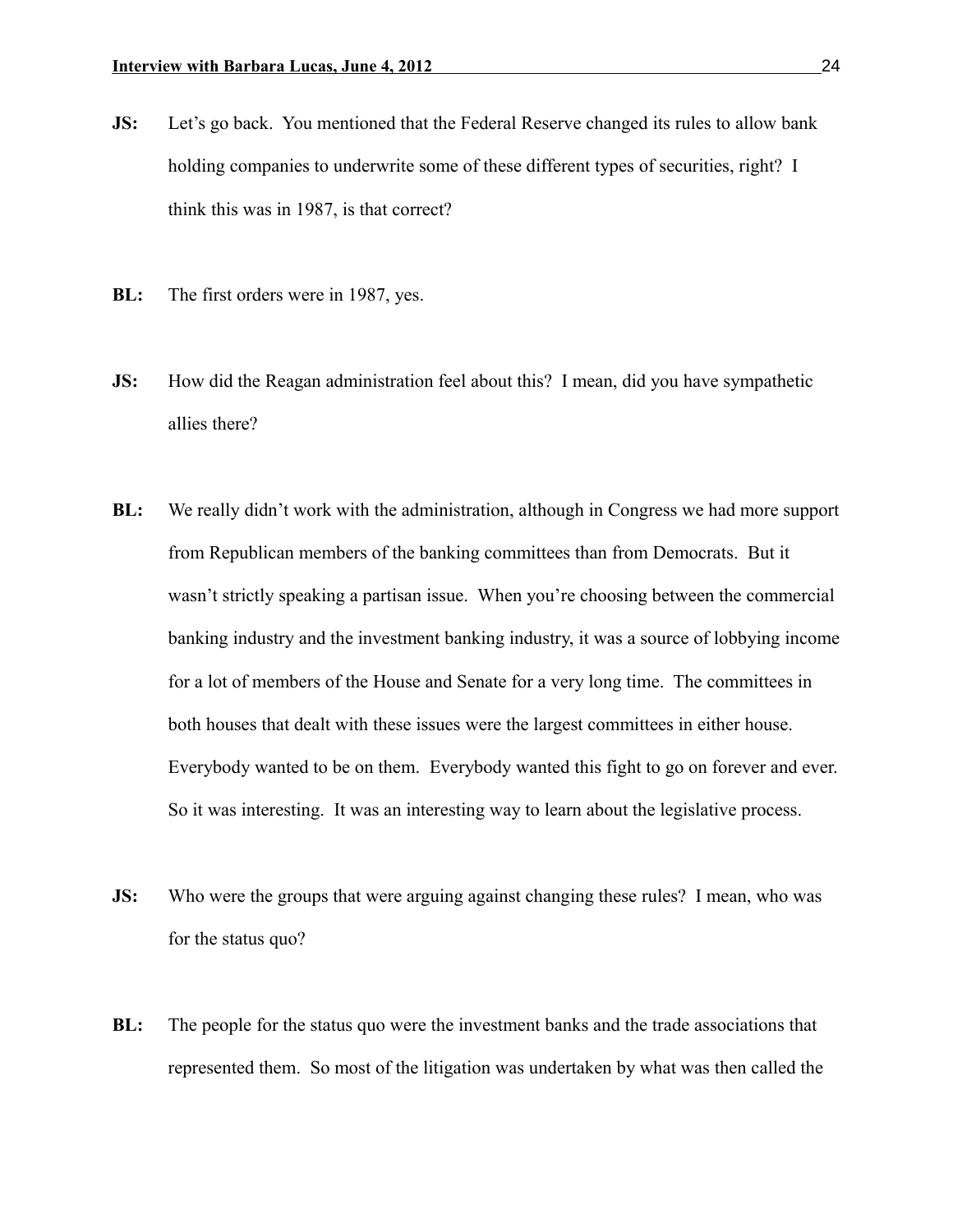SIA, the Securities Industry Association, and the other organization that litigated quite a bit was the Investment Company Institute, because the same fight was taking place in the asset management business as in the brokerage industry.

- **JS:** What sorts of arguments were they making against changing the rules?
- **BL:** The argument was that the reason for Glass-Steagall was to prevent subtle hazards that created dangers for the banking system. The other arguments had to do with the riskiness to banks of securities-related activities. Those arguments really were not valid arguments, because a lot of the things that were permissible for banks, like buying and selling loans, were actually riskier than buying and selling debt securities, because at the time loans were illiquid, whereas debt securities were highly liquid. So it was a bunch of arguments that really had been bypassed by changes in the industry and the passage of time.
- **JS:** They were making those arguments, but from the perspective of commercial banks, the investment banks were just trying to protect their own turf. Right?
- **BL:** Of course, it was a competitive issue.
- **JS:** So in 1987, the Federal Reserve started to change the rules a little bit. That was also the same year that the S&L crisis happened. Did that have any impact on efforts to break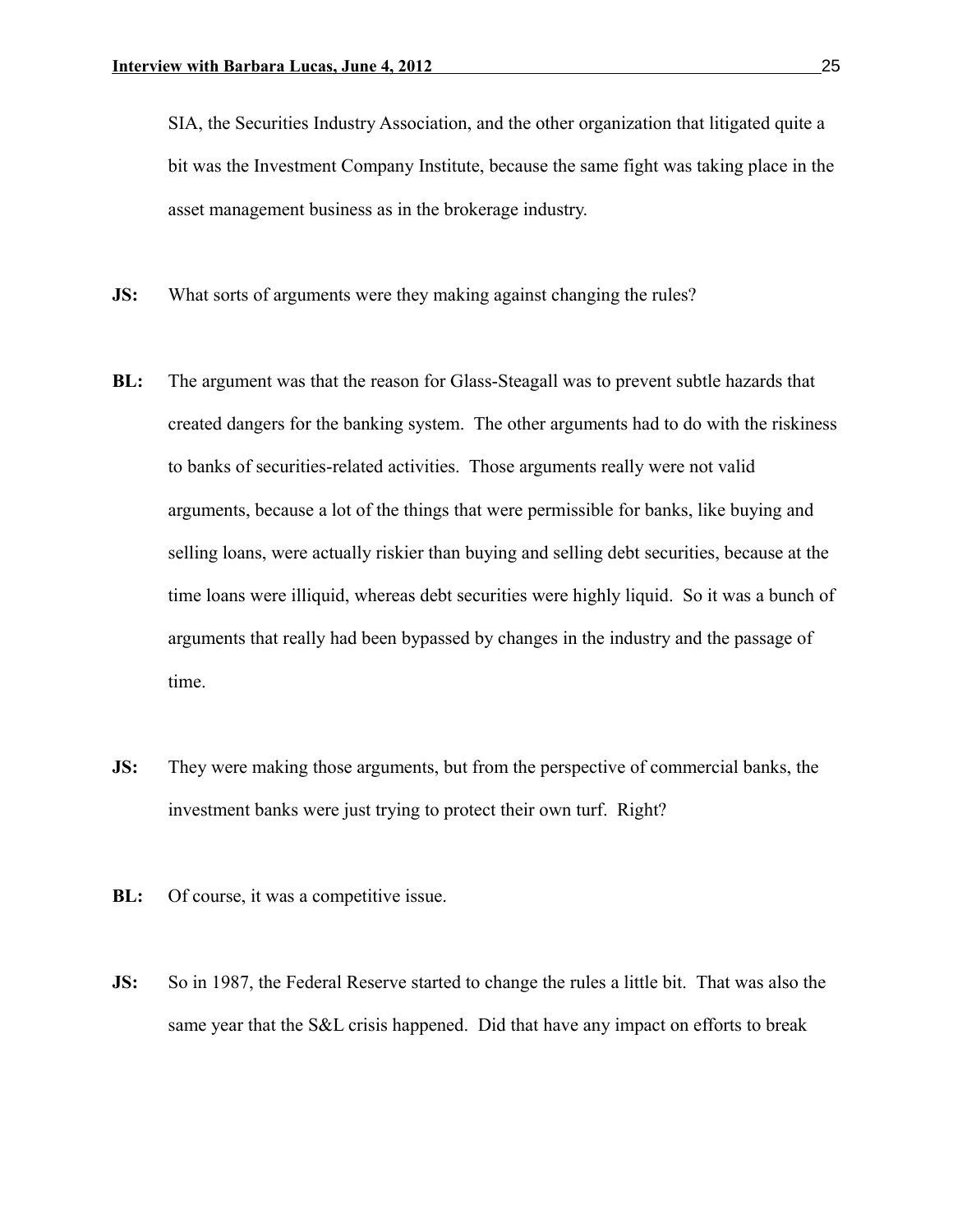down these walls between commercial and investment banking? Did it slow it down at all?

- **BL:** It actually didn't, although you might ask why that was the case. Because one of the differences in the law that applied to S&L's was that they were allowed to trade anything, but for some reason it never played into the political debate on Glass-Steagall.
- **JS:** Just no one thought of that argument?
- **BL:** I think that there was a perception that the S&L crisis really was a result of bad regulation and lax regulation, and so it didn't flow over into the Glass-Steagall debate.
- **JS:** You mentioned that the commercial banks used a series of court cases to challenge some of these rules. Could you tell me a little about some of them?
- **BL:** One of the big cases involved Security Pacific, which at the time was one of the major banks. The question was whether they could take mortgages that they either originated or bought and sold and package them into mortgage-backed securities. That was something that the bank regulators had permitted banks to do for some period of time, and the court that considered the Sec Pac case agreed that that was permissible.

We had a similar case that Citi was involved in out of a Delaware State court, where we packaged up mortgages, not into pass-through securities, but into CMOs – securities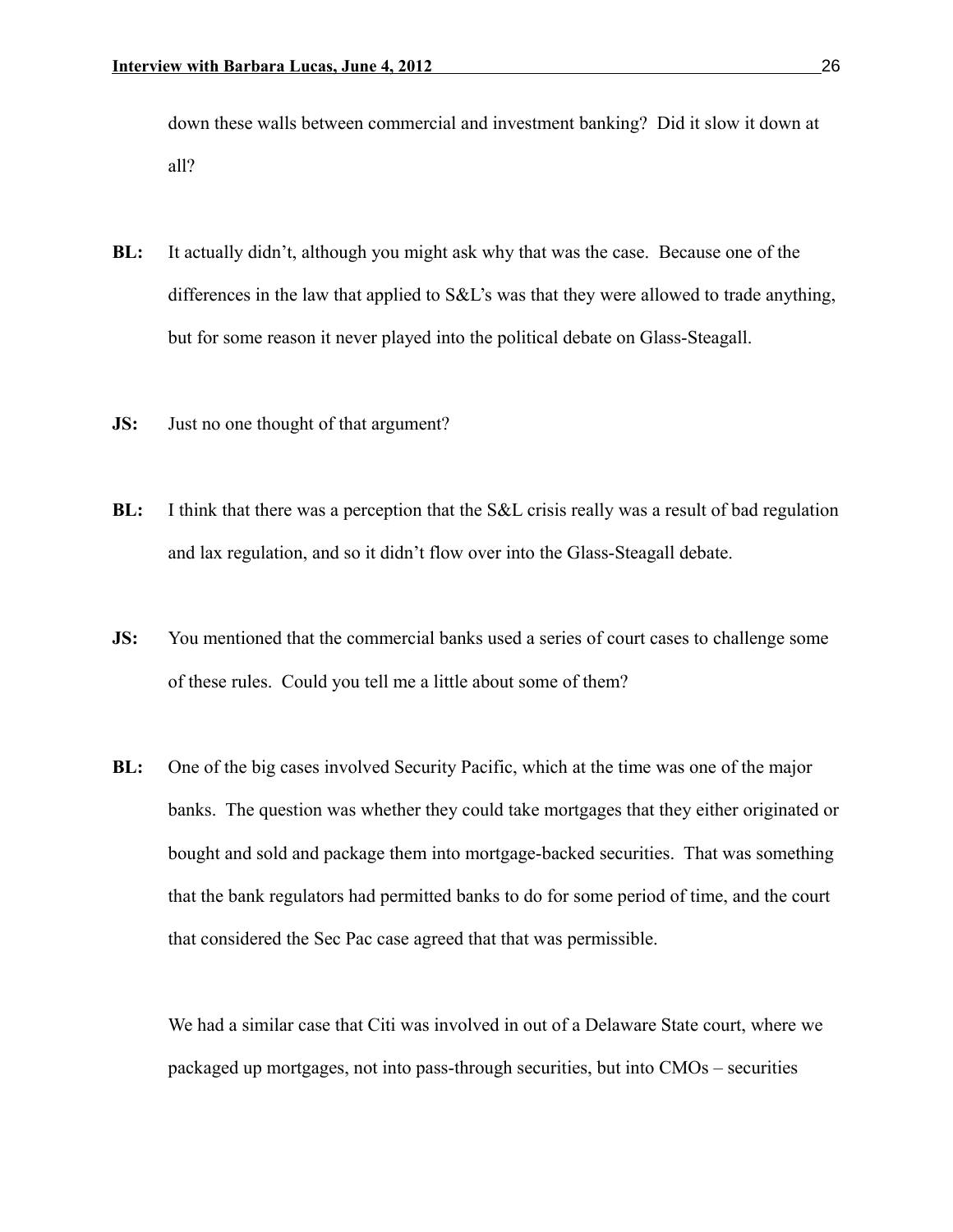where the cash flows didn't exactly match the underlying mortgages. That was considered legally to be a different issue, because it wasn't a mere pass-through of the underlying mortgage cash streams, and so that required more litigation. We were successful on that.

- **JS:** As I understand it, the Security Pacific case was originally rejected by a court and then that was later overturned, right?
- **BL:** Yes, that's right.
- **JS:** Then in the news reporting at the time, this Delaware case was seen as a challenge to that ruling.
- **BL:** It was, yes.
- **JS:** So that was sort of the strategy at the time?
- **BL:** Yes. It was a lot of fun, too.
- **JS:** So relations between, say, the people at Citicorp and the SIA were not very good at this time, were they?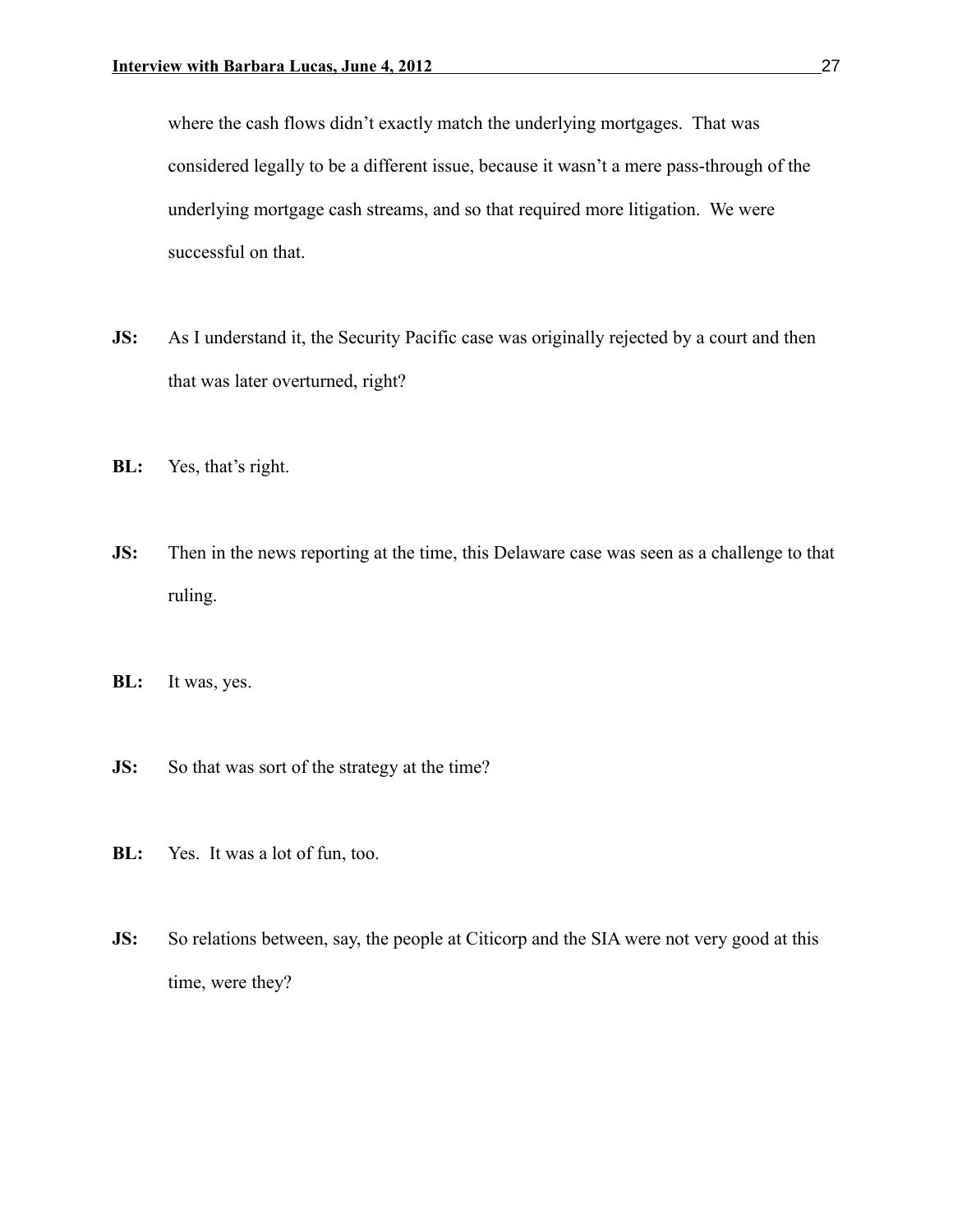- **BL:** We were all doing business with each other, but there were certainly litigation going on and so if you were choosing a law firm to represent you in a commercial bank, it was unlikely to be a law firm that was handling the litigation on behalf of the SIA in a Glass-Steagall related case. But, you know, we were all the major players in all kinds of businesses, and doing business together.
- **JS:** I understand that the Congress got a little bit interested in the Delaware case, as well. I saw some news articles in which John Dingell had said that he wanted to have a criminal investigation of Citicorp. Maybe he was exaggerating a little bit.
- **BL:** John Dingell did say things like that from time to time, but there was no such investigation.
- **JS:** Now was there any thought during this period that the end of Glass-Steagall might be near, or that it might be possible to push for legislation that would change that, or were you not so ambitious at the time?
- **BL:** We always believed that it was inevitable that it would be repealed, and there were several legislative sessions where repeal legislation passed one house and not the other. We knew it was close, we just didn't know when it was going to occur. There was also a growing level of comfort that the banks could do what they wanted to do, what they cared most about doing, without changing Glass-Steagall. The one thing that banks couldn't do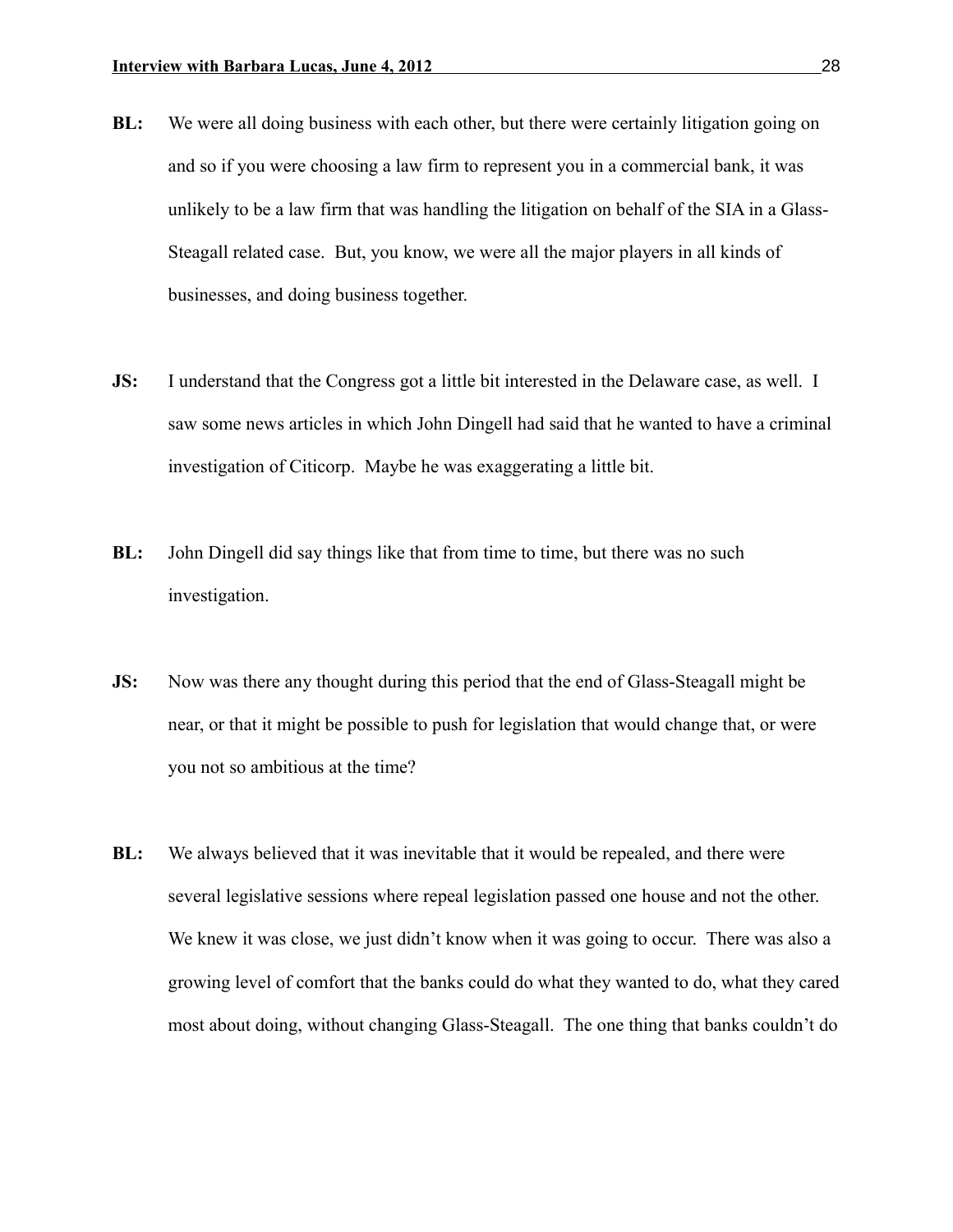with Glass-Steagall in place was do equity underwriting and trading and that's something they got into in a much bigger way, later on.

- **JS:** At the end of the nineties.
- **BL:** Yes.
- **JS:** During these years, the movement to underwriting securities was not the only change going on in commercial banking. This was also the era in which derivatives and structured finance began to take shape in their modern form. Can you tell me a little bit about how that looked from the perspective of Citicorp?
- **BL:** Yes. Citicorp was one of the early movers in those businesses and really was the training ground for the people who went out and ran those businesses all over the Street. At the time they seemed like the most wonderful innovations. The derivatives business was a way for risks to be shifted. If you were an operating company and you had exposure to foreign currency fluctuations because you'd issued debt denominated in yen, and you weren't in the business of managing yen risk, you could enter into a swap with Citi or one of the other banks. It made a tremendous amount of sense, and there was a tremendous appetite for these products in the interest rate arena, and also in currencies, and then later on, in commodities and credit derivatives.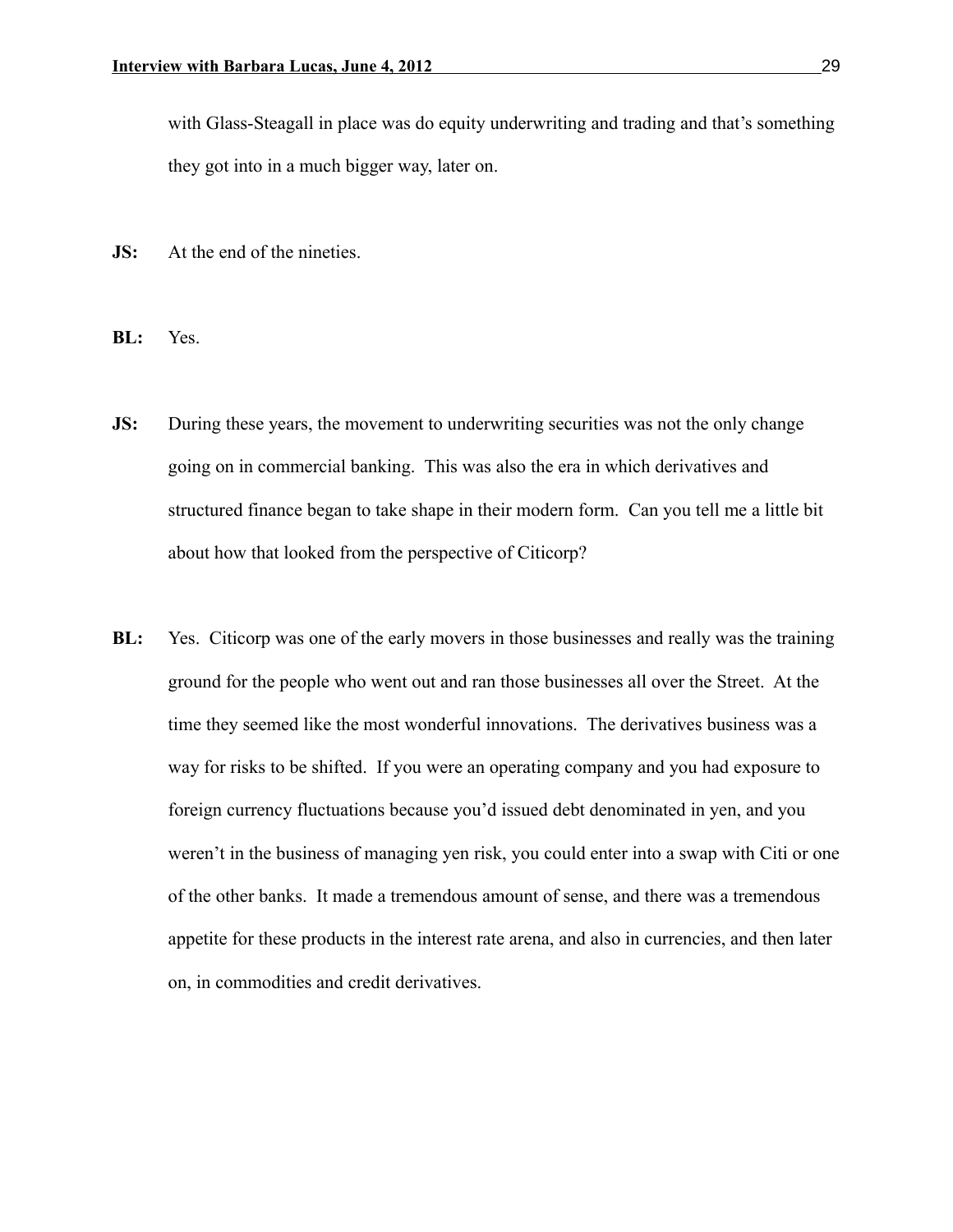We thought we had created something of great value, something that really served customers' purposes and that created great business opportunities. The same thing was true with structured finance. We developed the methodology to bundle up different kinds of assets. At the beginning, it was mortgages and credit card receivables and car receivables. Ultimately, it was assets of every description, including things as esoteric as taxi medallions, that you could package up and you could sell to investors and by doing that you were able to free up the capital so the bank could then relend money. It was a great stimulus to the mortgage business and to all kinds of consumer lending businesses, and we were very proud of our ability to do this. I never would have guessed that these instruments would be at the center of the financial crisis.

- **JS:** Did these new instruments come under much scrutiny at this time, either from the Congress or from the SEC or from other organizations?
- **BL:** They came under scrutiny in the sense that developing these products raised new accounting issues and tax issues. There were very specific, esoteric SEC issues because these things were done as registered securities, but there were funny investment company issues, whether you were creating an inadvertent investment company, things like that. But nobody looked at them with a view to preventing them from being sold. They were regarded as positive developments economically.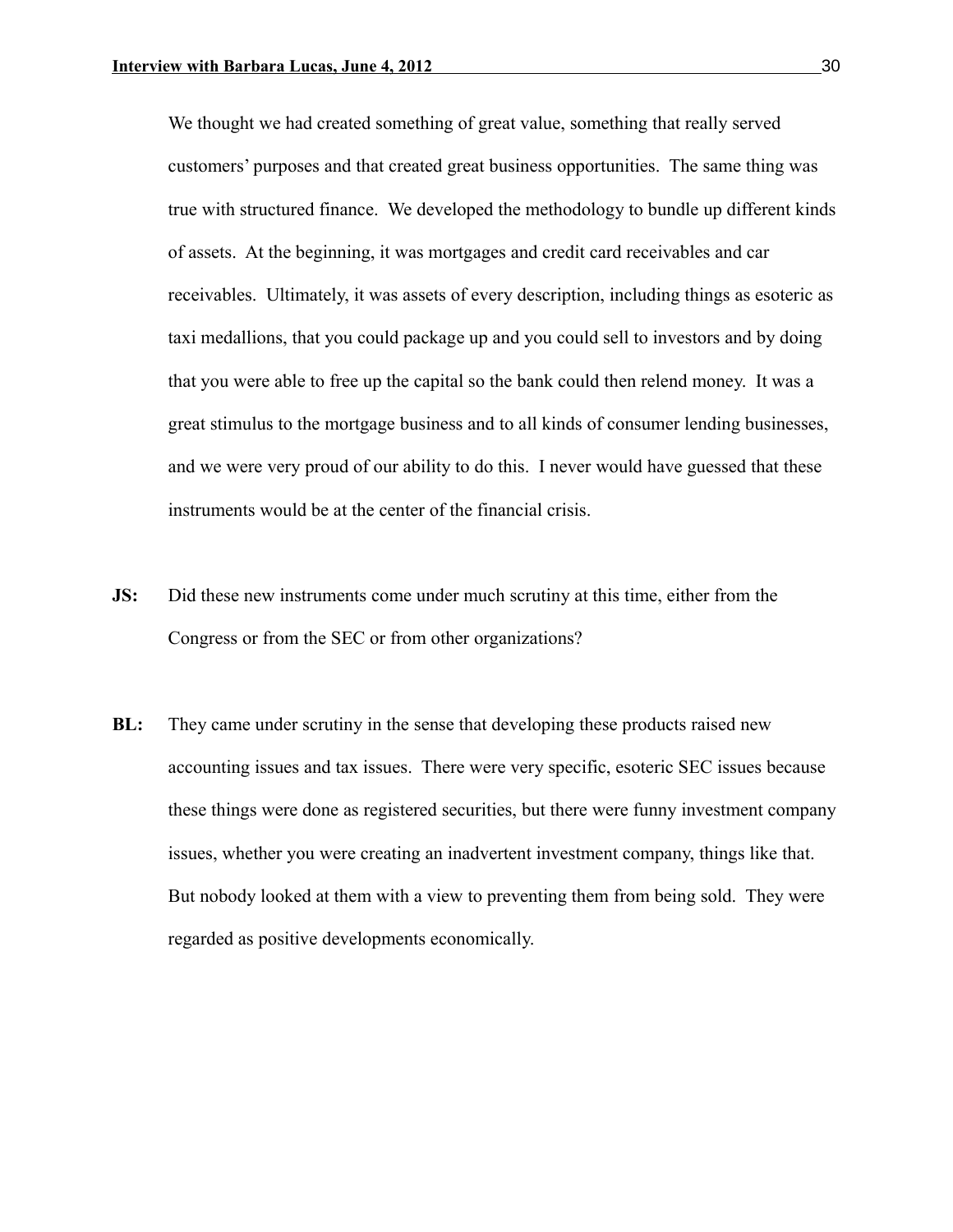- **JS:** I know that during the nineties, the FASB dealt with this issue. The big question was, "how do you account for this in the books?" not whether or not you should actually have them.
- **BL:** Right, that was the focus. There was also one major enforcement case in the nineties, and that was against Bankers Trust. It was an enforcement action brought by the SEC, the CFTC, and the Fed, and the New York State Banking Department. It came out of Bankers Trust selling very exotic derivatives to its customers. It based the rates on something called LIBOR cubed or LIBOR squared, and so you had a reference rate that didn't correlate to any risk that anybody actually had. That was so highly leveraged that when it went against you, it caused major losses. That was the big black eye for the derivatives business in that period of time.

But to answer your question, no, nobody tried to prevent these instruments from being developed. They were viewed by bank regulators as being part of the business of banking, because if a bank had the intrinsic right to set rates on loans and to set rates on deposits, then it was also viewed as incidental to that power that it could do interest rate derivatives, and the same analysis took place on currencies, on credit, and on other categories of derivative instruments.

**JS:** I'd like to come back to the subject in just a minute, but first let's talk a little bit about your career in Citicorp. What year did you end up leaving the organization?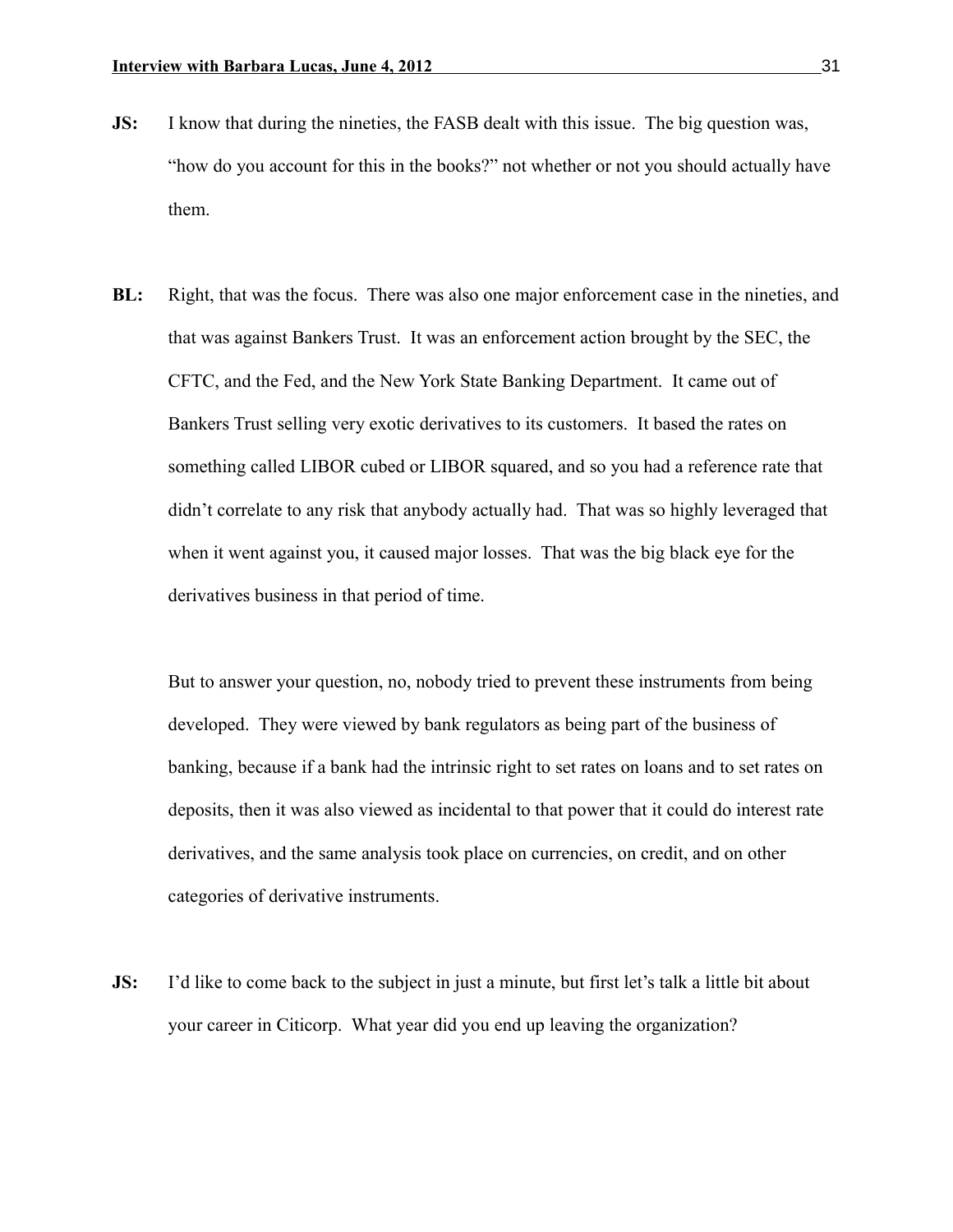**BL:** I left Citi in 1991, and then I went to Cadwalader. I was a partner there until 1997.

- **JS:** What did you do in 1997?
- **BL:** In 1997, I decided I had had enough of finance, and I went off and I pursued other interests, including fiction writing.
- **JS:** Did any of your fiction concern finance? Any financial thrillers?
- **BL:** Absolutely not. (Laughter.)
- **JS:** Eventually you came back into the sphere of finance, and you began consulting in risk management services? That was in 2003, I understand?
- **BL:** Yes.
- **JS:** What sorts of issues did you work on there?
- **BL:** From 2003 until 2010, I worked with a company called Capital Markets Risk Advisors that was a boutique risk management firm. We worked with different players in the financial services businesses, asset management companies, hedge funds, broker dealers, pension funds; all kinds of market participants, in reviewing their risk management and helping them improve their risk management.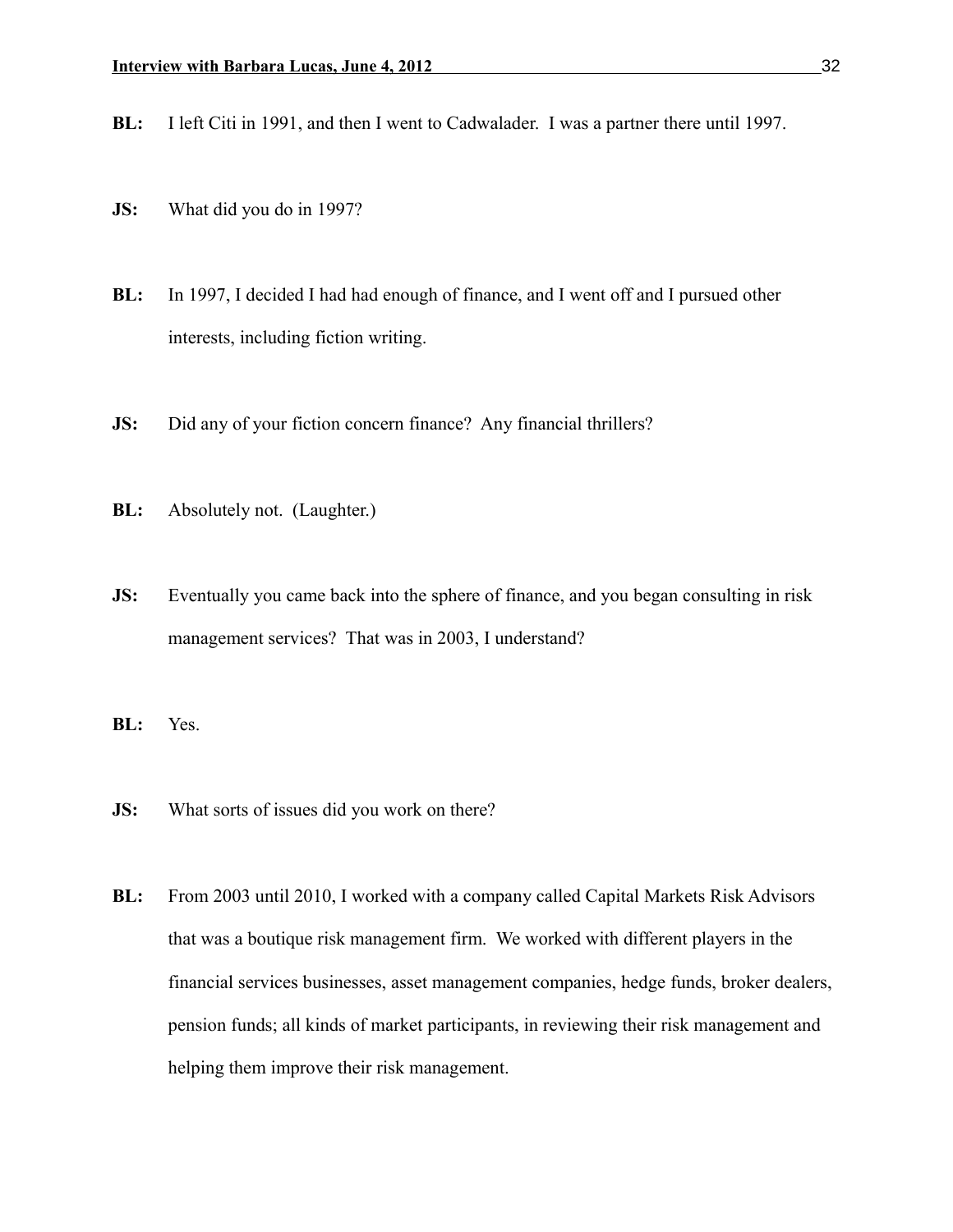I also worked in litigation support, as an expert witness in litigation that raised issues coming out of trading businesses, sometimes with respect to things like whether the risk management used by one of the participants in the lawsuit was comparable to best practices – a whole range of issues. In 2010, I left that firm, and with my husband, Richard Nesson, we created Luness Partners. We do risk management and compliance consulting. We also do litigation support.

- **JS:** You took some time off in the late 1990s and early 2000s and then came back into the financial services industry. Did you notice any changes, maybe in the culture of the industry or the ways things operated? Or was it business as usual?
- **BL:** I think it got a little bit more aggressive. There was more of a Wild West atmosphere, I think, as the result of the growth of hedge funds, which typically have less in the way of controls than the older, more established investment banks and commercial banks. There are a lot of market participants who might have been very savvy traders, but they didn't know very much about risk management. They didn't know very much about compliance. Most of them were unregulated. At the same time that there was a Wild West atmosphere in the markets, the markets were becoming much more complicated. You had instruments that were of a complexity that had really not existed earlier on. I think a lot of that played into what sadly happened in 2008 and afterwards.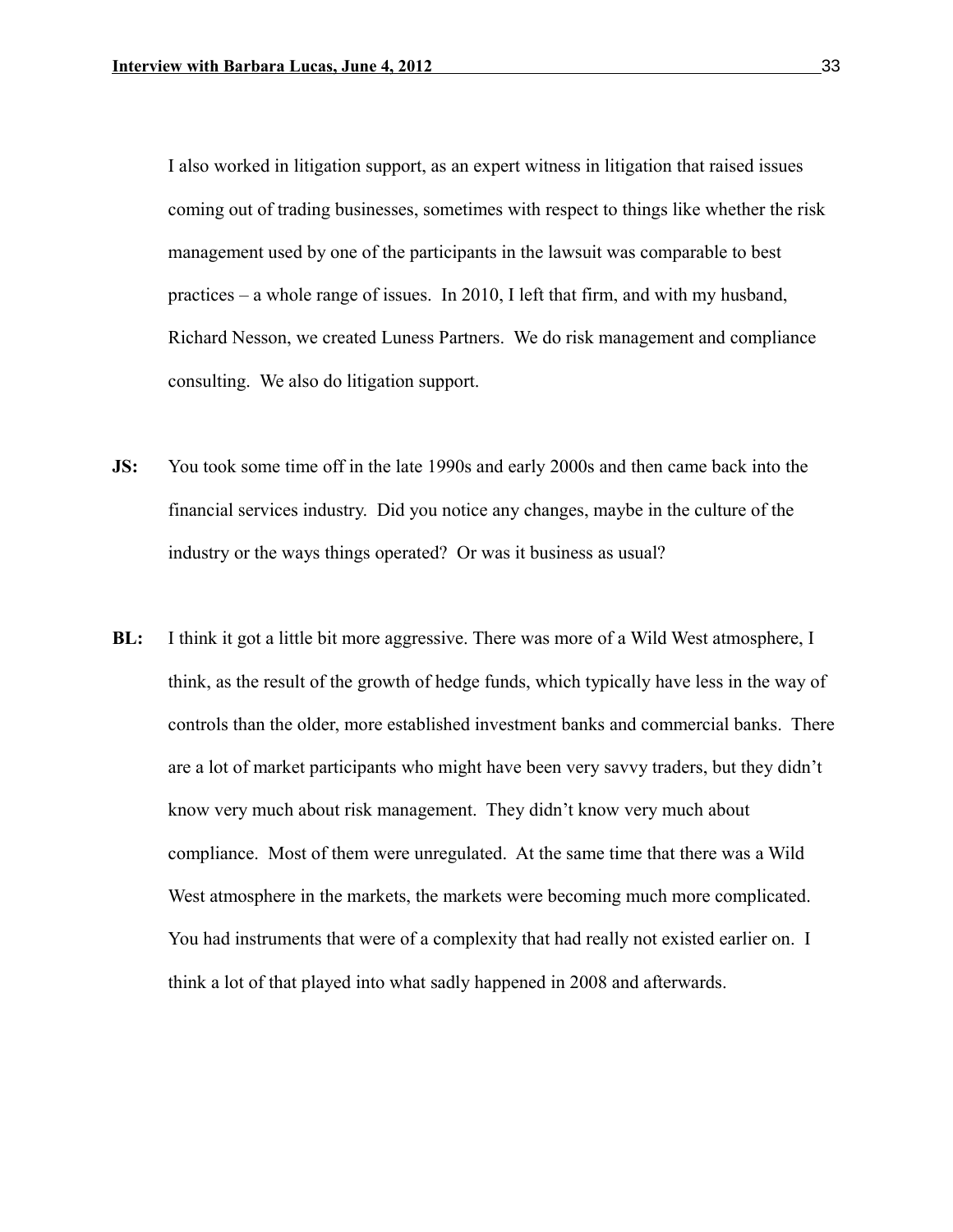- **JS:** Did you ever think back and wonder, "Well, did we create a monster by pioneering all these different types of financial instruments?"
- **BL:** I've asked myself that question because so much of my life's work involved derivatives and structured finance and the repeal of Glass-Steagall, all things that have been pointed at as having some role in the crisis. I think we laid the foundation, but I don't think that those instruments or the repeal of Glass Steagall intrinsically caused what happened. I think what caused the results that we all saw was a combination of things.

One was that the products were so complicated that I think nobody in the institutions selling them really knew what they were doing. I think the money was so big that it became impossible for a control person to say, "No." In my days in banking, you could not do a transaction or a deal if you didn't have the credit signoff, if you didn't have the legal signoff, if you didn't have the accounting signoff. I think the pressures mounted, so that the control people were really bowled over in the 2000s. Had they been listened to, I think a lot of the problems would have been obviated.

- **JS:** Have you worked much with the SEC over the last ten years or so since you came back in to the industry?
- **BL:** A little bit. I've done things like being a special examiner after a settlement of an enforcement action. I'm not so much representing clients in front of the Commission any more. I do create compliance programs for clients. I have some sense of the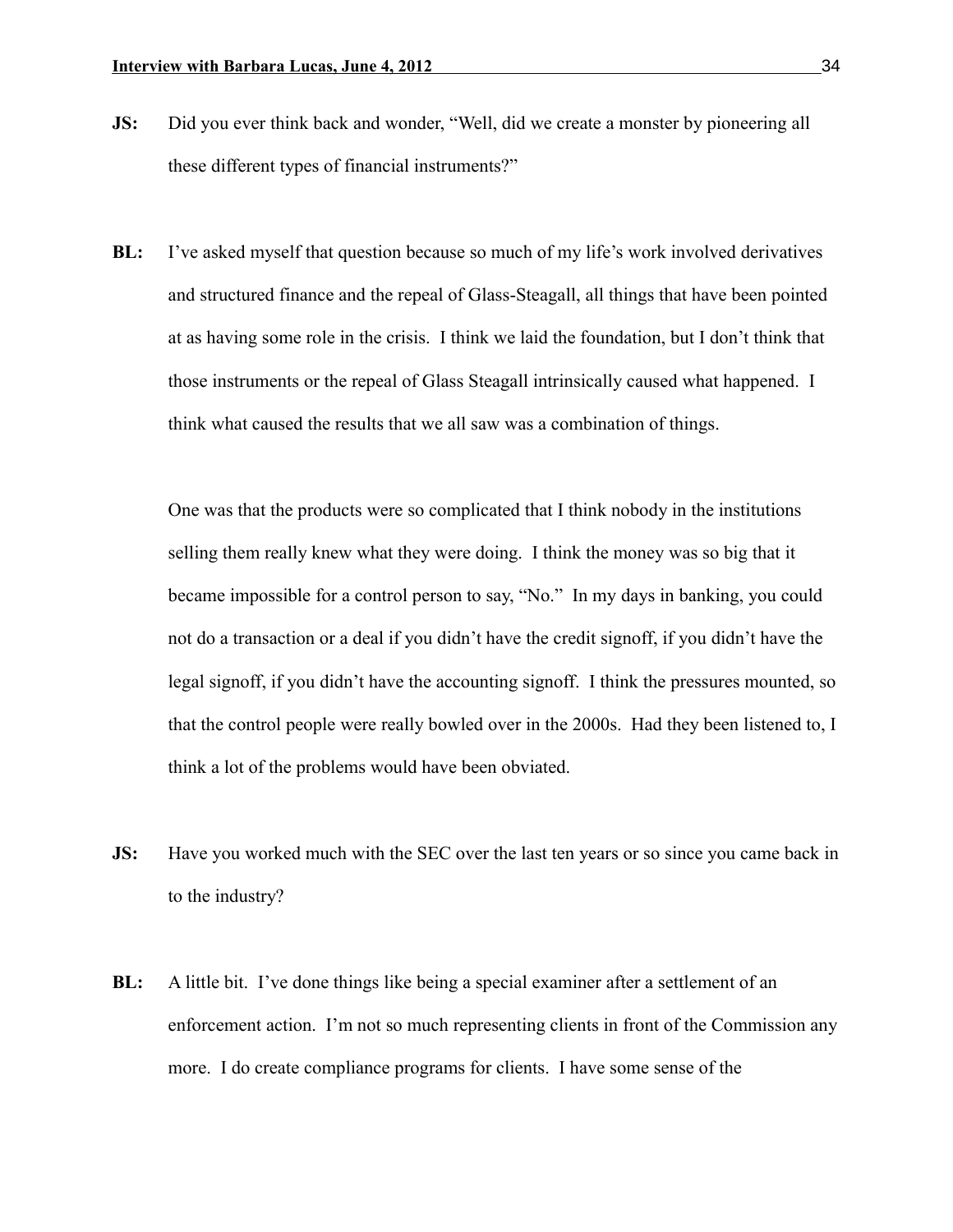Commission, but it's not as immediate as when I was there, and when I was bringing clients in on a regular basis.

- **JS:** I wanted to ask you whether you had noticed a change in the Commission from back in the seventies when you worked there to today.
- **BL:** What's obvious just from reading the papers is that the collegiality that was so prevalent at the Commission is a thing of the past. It has become so common for Commissioners to speak out publicly about their dissent on decisions. There seems to be a great lack of civility. The Commission certainly has been under tremendous fire. When I was there in the seventies, we were always regarded as the best agency in Washington, and it was an agency that prided itself on its independence. Whenever there was an attempt by an administration to effect policy, the administration was rebuffed.

People took tremendous pride in being part of the Commission, tremendous pride in having that on their résumé for the rest of their careers. I think sadly that some of that has been lost. I don't know whether it can be regained. It was such a potent tool, and it really changed the way securities laws were administered in this country, because you had a cadre of hundreds of alumni who went out and really felt a special obligation to uphold these laws and to make sure that their clients did the right thing. That was a wonderful tool.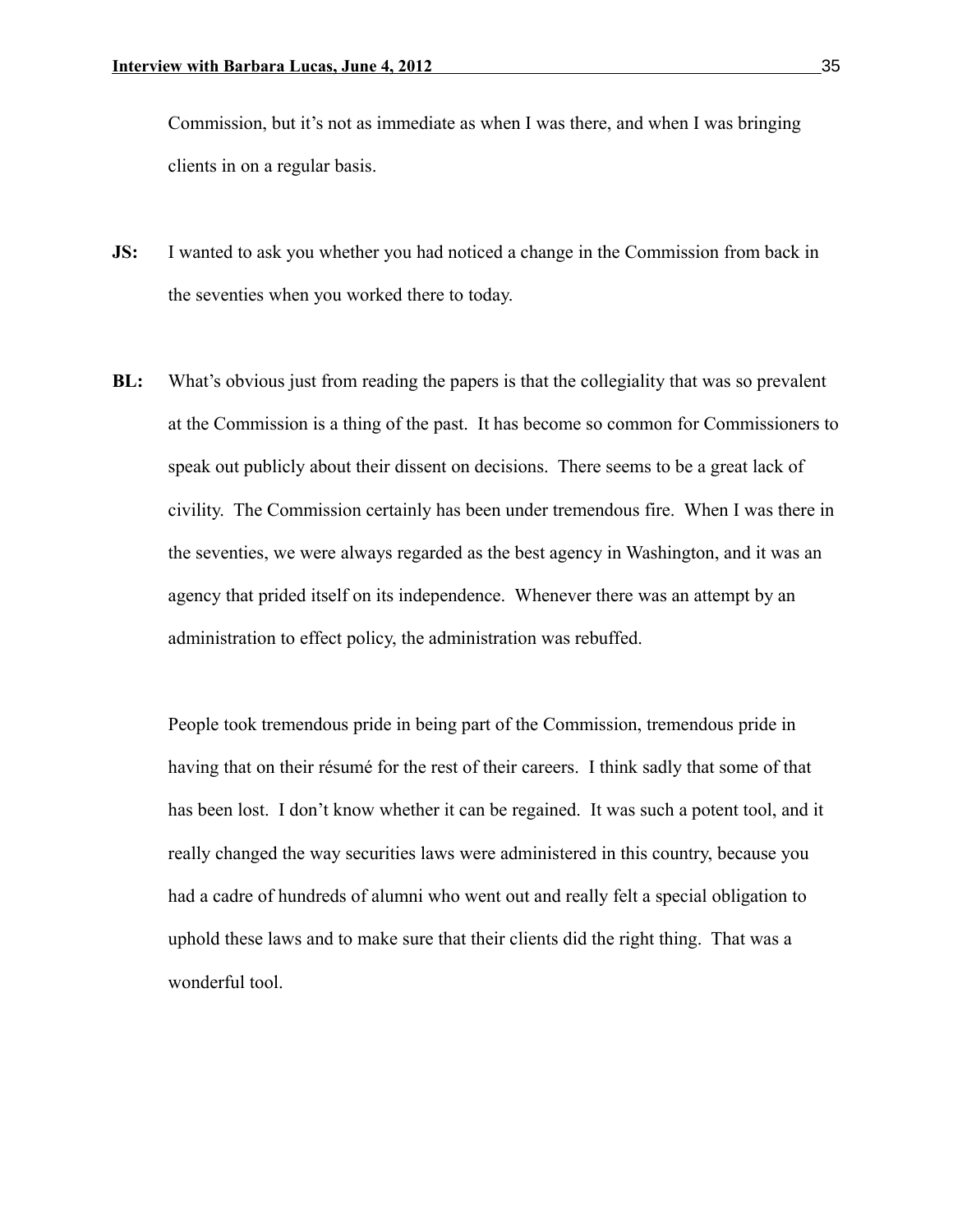- **JS:** That's an interesting observation, because so many young people do go and work for the SEC for a few years before staking out on their own or going into the private sphere. I think it's a very common experience. Do you think that at the time you were there, there was a conscious effort by either the members of the Commission or the staff members to cultivate younger staff members to go off and embody these values in their own careers?
- **BL:** It was very explicit. The man who did it in the most effective way was Irv Pollack, but other senior officials of the agency did the same thing. As a result of that, the voice that I hear in my head to this day when I have a difficult decision to make is Irv Pollack's voice. The question I ask myself is a variation on the question that he and Stanley taught young lawyers to ask. They said, "Always ask yourself how you would feel if what you're doing today was on the front page of the *Wall Street Journal* tomorrow." The question I ask myself is, "What would Irv and Stanley think if I make this decision the wrong way?" It's been a very potent voice in my head. I feel very lucky that it's there.
- **JS:** I'd like to ask you about another subject that you've become involved with over the last few years – microfinance. Can you tell me how you became interested in microfinance?
- **BL:** Now you're getting to the things that I feel passionate about. I learned about microfinance five or six years ago. I was part of an organization of women in the hedge fund industry that raises money for philanthropy, and we were looking at potential beneficiaries. We decided to look at some microfinance organizations.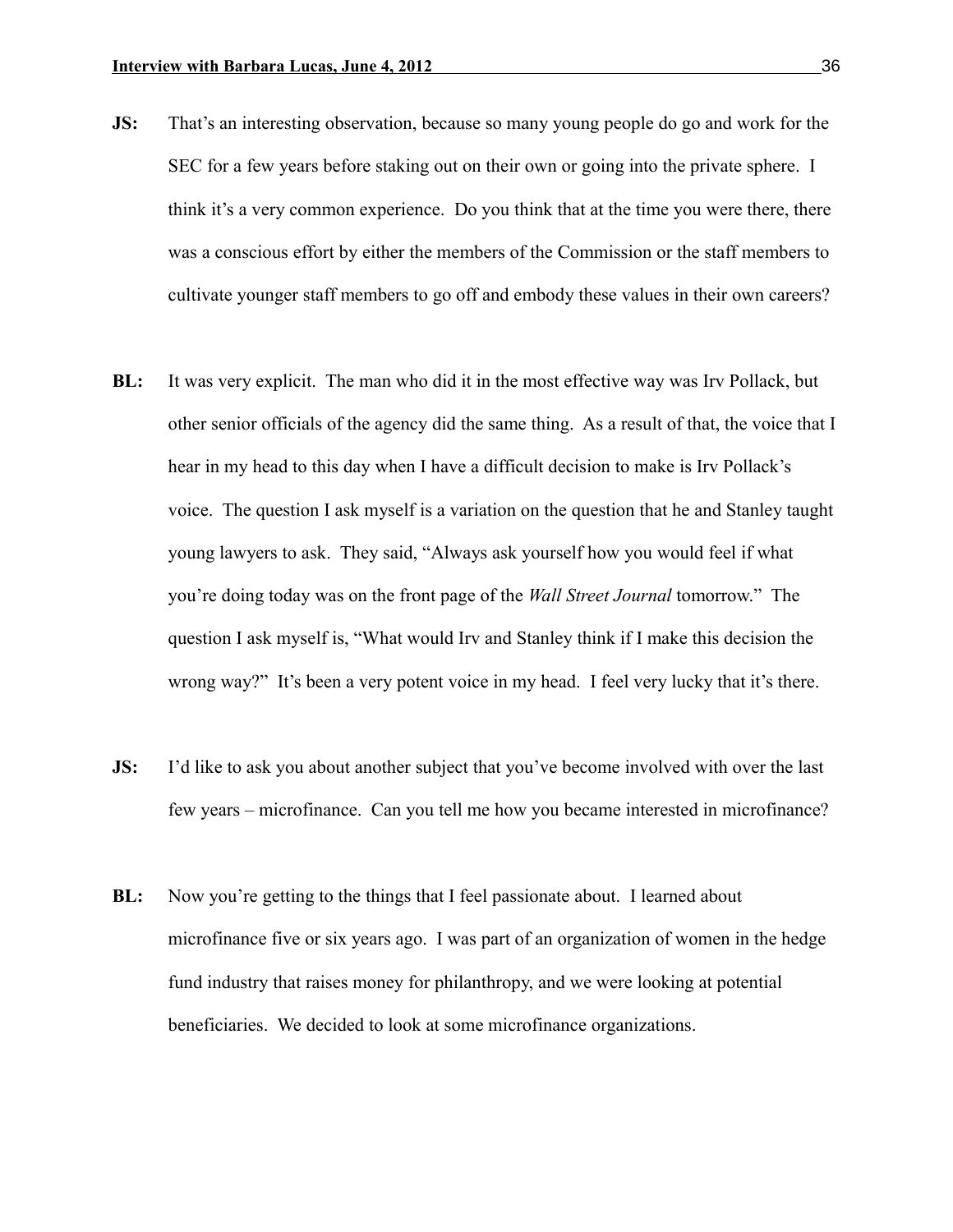I had never heard of microfinance before that, but as I started to learn about it, I became passionate about the power of microfinance. I traveled through West Africa and I saw it on the ground. I spoke to a lot of people who were involved in it, and learned that microfinance is a way of helping people help themselves. It's not charity; it's extending credit to people who have some existing business activity, albeit very small. It enables people, and particularly women, to become economically self-sufficient.

I always say that poverty is not a women's issue per se, but more than 50 percent of the world's poor people are women. When a woman has the ability to support herself and her family, several things happen immediately. The woman sends her children to school, as soon as it's possible. She gets health care for her family. The nutrition in the home improves. The whole community benefits. Rates of HIV infection go down. Life gets better for everyone.

As I've had the opportunity in recent years to travel the world and see microfinance on many continents, it's the same everywhere. You ask a microfinance client how her life has been affected, and she tells you about her children. In one generation, a woman goes gone from subsisting by selling sundries off a dirt floor to sending her children to high school and beyond. It's something that I am very proud and happy to be involved in. I chair a small microfinance organization in Ghana.

**JS:** What's the name of the organization?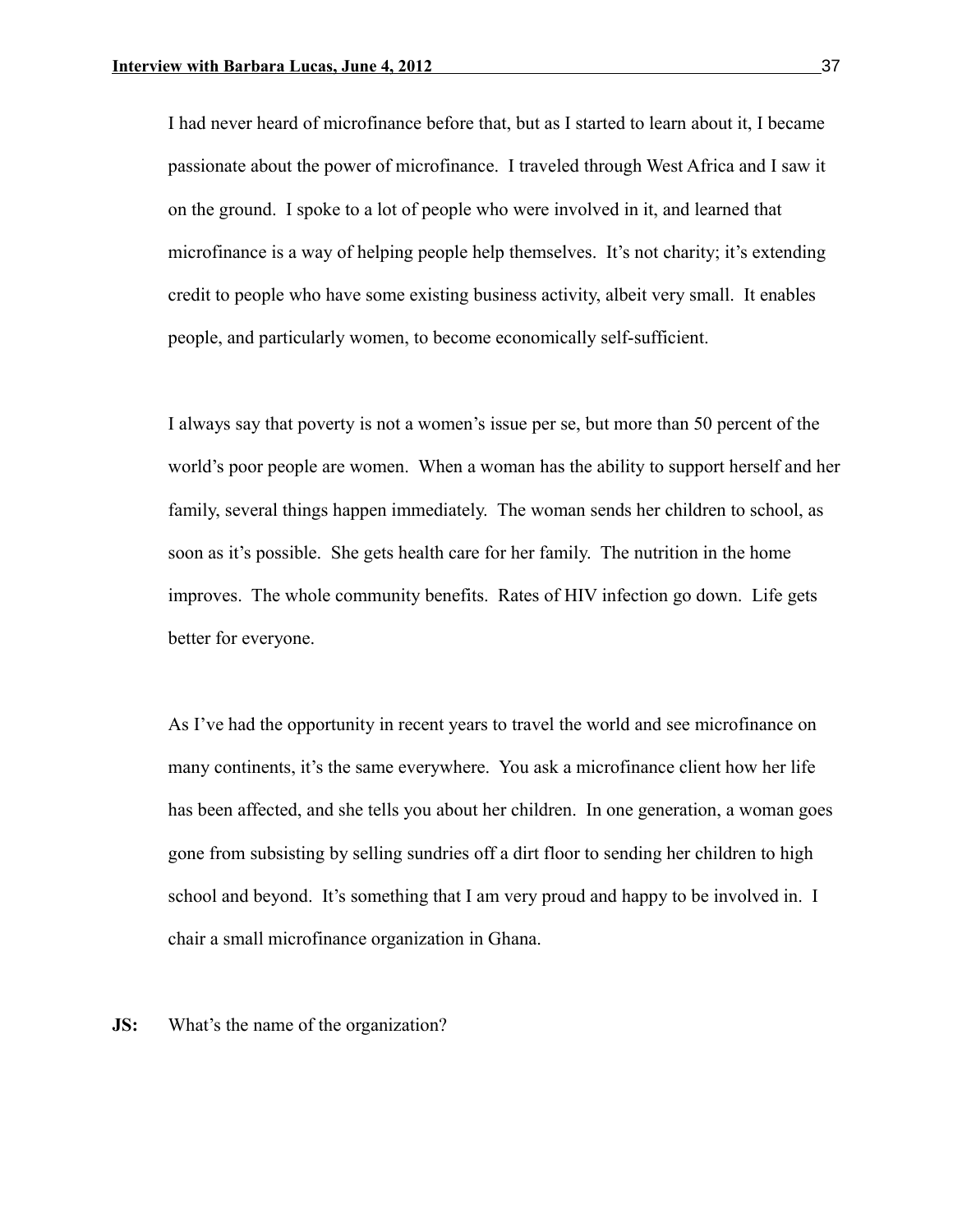- **BL:** It's called Women's Trust, and we work in a village outside of Accra. We make loans to women and we have scholarships for girls and health education. It's really one of the most rewarding things that I do. I'm also on the board of a big global organization called Accion, which develops best practices and helps build the premier microfinance organizations in the world.
- **JS:** Is there a role for something like regulation in microfinance? Is there an equivalent of that? Obviously there's not an SEC that's going to go out and regulate microfinance markets. How does that work?
- **BL:** It's regulated in some countries and actually one of the things that makes the microfinance business better and more investible is to have it regulated. The difficulty is getting regulators to understand the difference between microfinance and commercial banking. Although there are great similarities, there are also major differences. So what is appropriate in capital requirements for a commercial bank is not the same as what's appropriate in microfinance. To have regulation enhances the credibility of the organization. In Ghana, microfinance has been regulated since last January. We welcomed it, because it means that we have passed somebody's scrutiny.
- **JS:** So regulation in that sense means that the microfinance organization is maybe registered as an organization, as such, and has to maintain capital requirements?